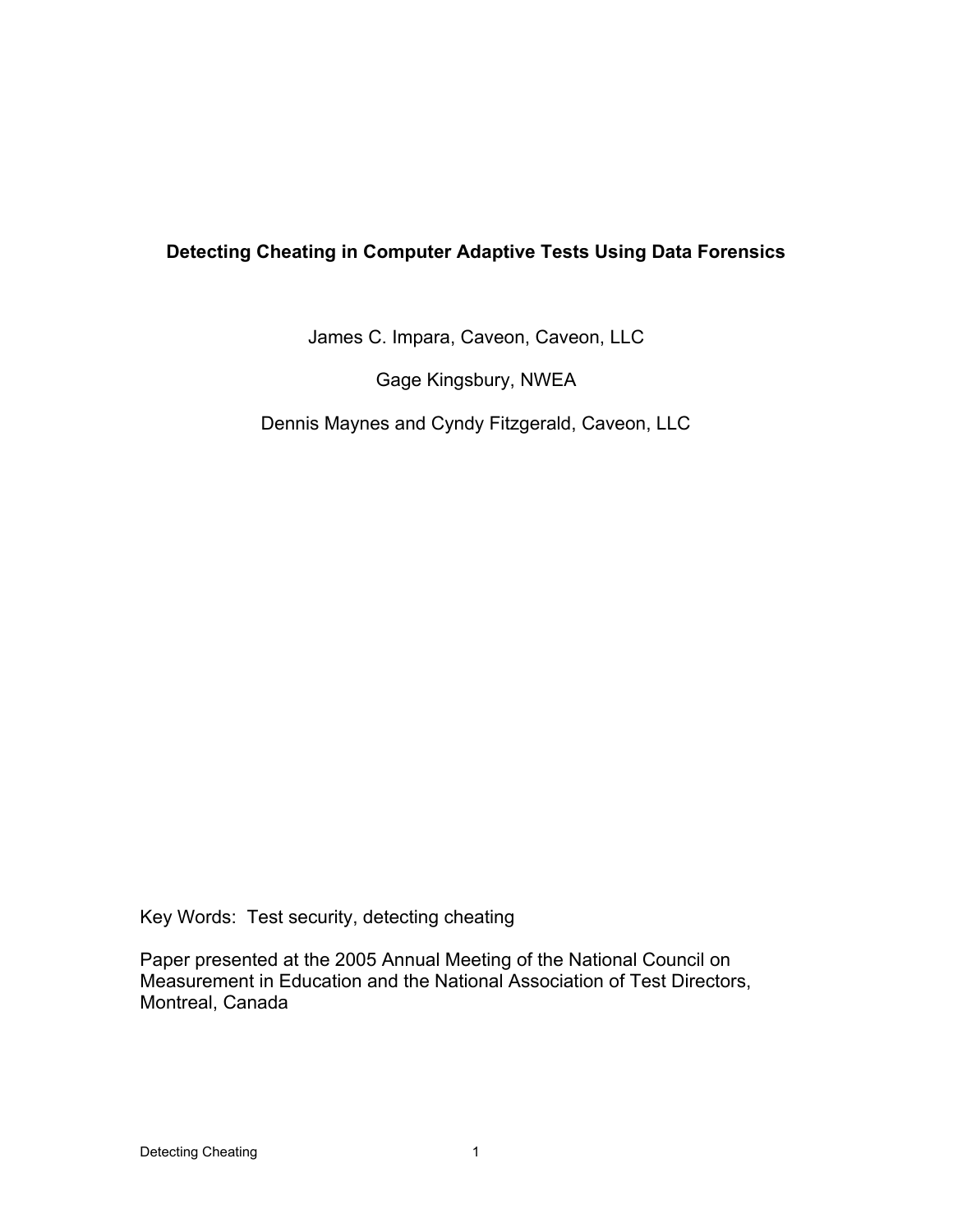# **Detecting Cheating in Computer Adaptive Tests Using Data Forensics**

#### **Overview**

Cheating is on the rise in both high school and college settings. In a series of surveys and a review of research on trends in cheating in college, McCabe (2005) of Rutgers University and his colleagues found that in 1961, only 26% of students admitted to copying from another student during a test. That percentage rose to 52% thirty years later in 1991. In a 1999 study, 75% of students admitted to some form of cheating. Cizek (1999) wrote, "…one conclusion from the trend studies is clear: All agree that the proportion (of cheaters) is high and not going down." (p. 35)

Over the past 15 years, there has been a strong movement in credentialing testing to move from paper and pencil to computer-based testing (CBT). This trend has been slower to occur in the educational community, especially for high-stakes testing, but there is movement in that direction in both local districts and for state assessment programs. Although providing many advantages for the testing program, students, examinees and users of the test results, this trend has also produced at least one major security problem: an enhanced ability to capture and share test information. Davey and Nering (2002) warn that "…at least some of what has been learned over the years about securing conventional high-stakes tests must be updated to meet the new problems posed by CBT administration." (p. 166). They add, "The danger is not that question pools will be disclosed. As stated, that much is a given—they will be. The danger is they will be disclosed so quickly that economics, logistics and pretest requirements make it impossible…to keep up." (p. 188) Note that in most educational settings, even when CBT is employed, it is not done in an "on-demand" context. Testing windows are fixed, rather than continuous. This fixed window administration strategy does not necessarily prevent the security risks alluded to by Davey and Nering, but it may help to reduce such risks.

## **Cheating**

Cheating can occur using a variety of methods such as using inappropriate materials (e.g., PDAs, text messaging, cheat sheets), not stopping when time is called, copying/collusion; by teachers: correcting student errors en masse (erasing wrong answers and inserting correct answers), watching over shoulders and assisting individual students directly, by putting answers on the board, or by obtaining some (or all) test questions in advance of the testing window and using these as "practice" tests. Some of these strategies are made more difficult in a CBT testing mode, but not all. Using computer adaptive tests (CATs) also makes some of these strategies more difficult, but it does not preclude some of these security risks.

Table 1 illustrates how conditions of testing can also influence the type of cheating.

| Cheating/Test Delivery mode        | Paper and Pencil | Computer based - | Computerized- |
|------------------------------------|------------------|------------------|---------------|
|                                    |                  | linear           | adaptive      |
|                                    |                  |                  |               |
| Examinee: text messaging and other |                  | x                |               |
| forms of two-way communication     |                  |                  |               |
| (e.g., two-way radios)             |                  |                  |               |
| Examinee: Using unauthorized       |                  | x                |               |
| materials (e.g., calculator        |                  |                  |               |
| Examinee: Collusion with another   | x                | x                |               |
| examinee (e.g., copying)           |                  |                  |               |
| Examinee: Proxy testing (having    |                  | x                |               |
| another person take the test)      |                  |                  |               |
| Examinee: Using braindumps         |                  | x                |               |

#### **Table 1 Potential cheating methods across different test delivery modes**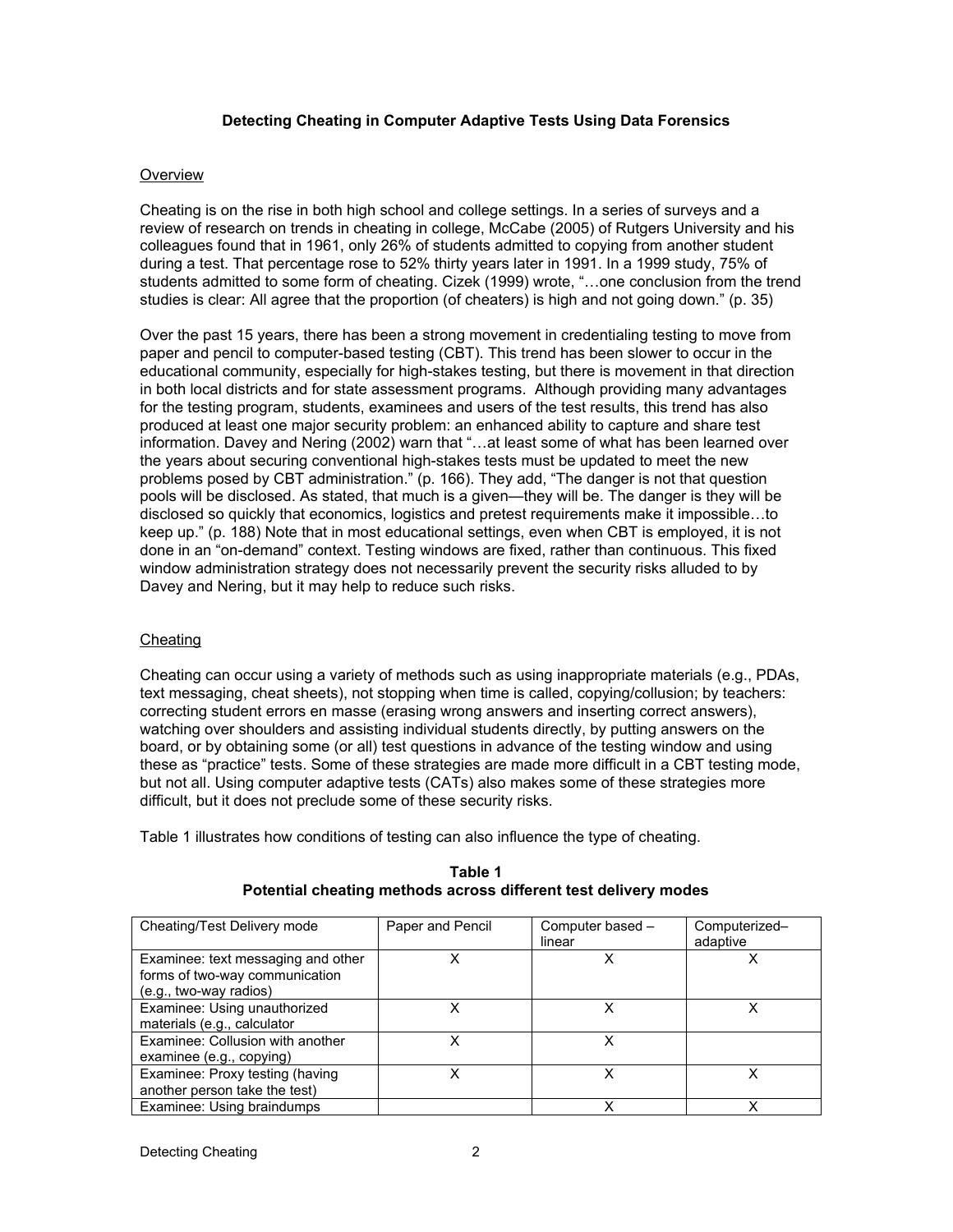Various approaches can be used to detect cheating. One of the most common approaches is to receive reports of observations by others (someone "rats out" the miscreant); score change anomalies (volatile changes in scores across years – either students, teachers or schools), and data forensics (looking for unusual response patterns, latent response times, erasure analysis, computing collusion indices).

The most common statistical approaches to detecting cheating on CBTs include using latent response times, employing "cheat" programs, and looking at score differences across time (e.g., year-to-year classroom/school/district score changes within a grade or for a student cohort, or item drift). Caveon's approach employs some of these same strategies, but enhanced in several ways. These strategies have not previously been used with CATs.

## Purpose

The purpose of the present paper is twofold. The first section of the paper discusses data forensic methods for detecting test fraud using indicators of aberrance (unusual response patterns and unusual patterns in item response times) and the second half provides results of the application of these measures to an educational assessment program that uses computerized adaptive testing (CAT).

NWEA and Caveon conducted a study to investigate the potential and power that data forensics methods, founded in measures of aberrance<sup>1</sup>, collusion<sup>2</sup>, and score volatility<sup>3</sup> have for detecting exam fraud in an educational CAT environment. The primary study goals were to assess detection rates in live data and to assess the impacts of aberrant test-taking upon the test results. Secondary study goals were to evaluate the security strength of CAT as a means of test delivery and to determine whether measurement of aberrance in a CAT (which is inherently adapted to the examinee's ability and theoretically a near-optimal test) is possible and what it might mean if it were discovered.

In order to assess detection rates of test fraud in live data, the data were seeded by NWEA staff (and unknown to Caveon) with known instances of anomalous test results<sup>4</sup>. The data forensics analyses were performed by Caveon to present the impact of aberrant and collusive test-taking on the test results.

The results are presented in two stages. In stage one the overall results are described based on a particular, and new, approach to analyzing data to look for data anomalies. The second stage

 $1$  Aberrance is observed when a subject answers the test questions in a manner that is inconsistent with demonstrated knowledge and behavior. Examples are inconsistencies in the amount of time taken to respond to test items, and answer selections that are inconsistent with a student's demonstrated ability on other test items.<br><sup>2</sup> Cellugian acquire urban overninges abore apougn

Collusion occurs when examinees share answers for the test items either during or before the test. It also manifests itself when an educator provides the same answers to test items to multiple students. Statistically, collusion indicates that the tests are not being taken independently. 3

Score volatility is measured when a student retakes the test and demonstrates an extreme score change. When the change is so extreme the practitioner disbelieves that the result is due to chance and may believe that the result is due to cheating.

<sup>&</sup>lt;sup>4</sup> Note that the seeding (usually changing a wrong response to a correct response) did not include adapting the routing of the test. Thus, responses to subsequent items were not affected as would have been the case had the "cheating" been done by the student. This may have had an impact on the ability of the data forensics to detect the cheating that was seeded by NWEA.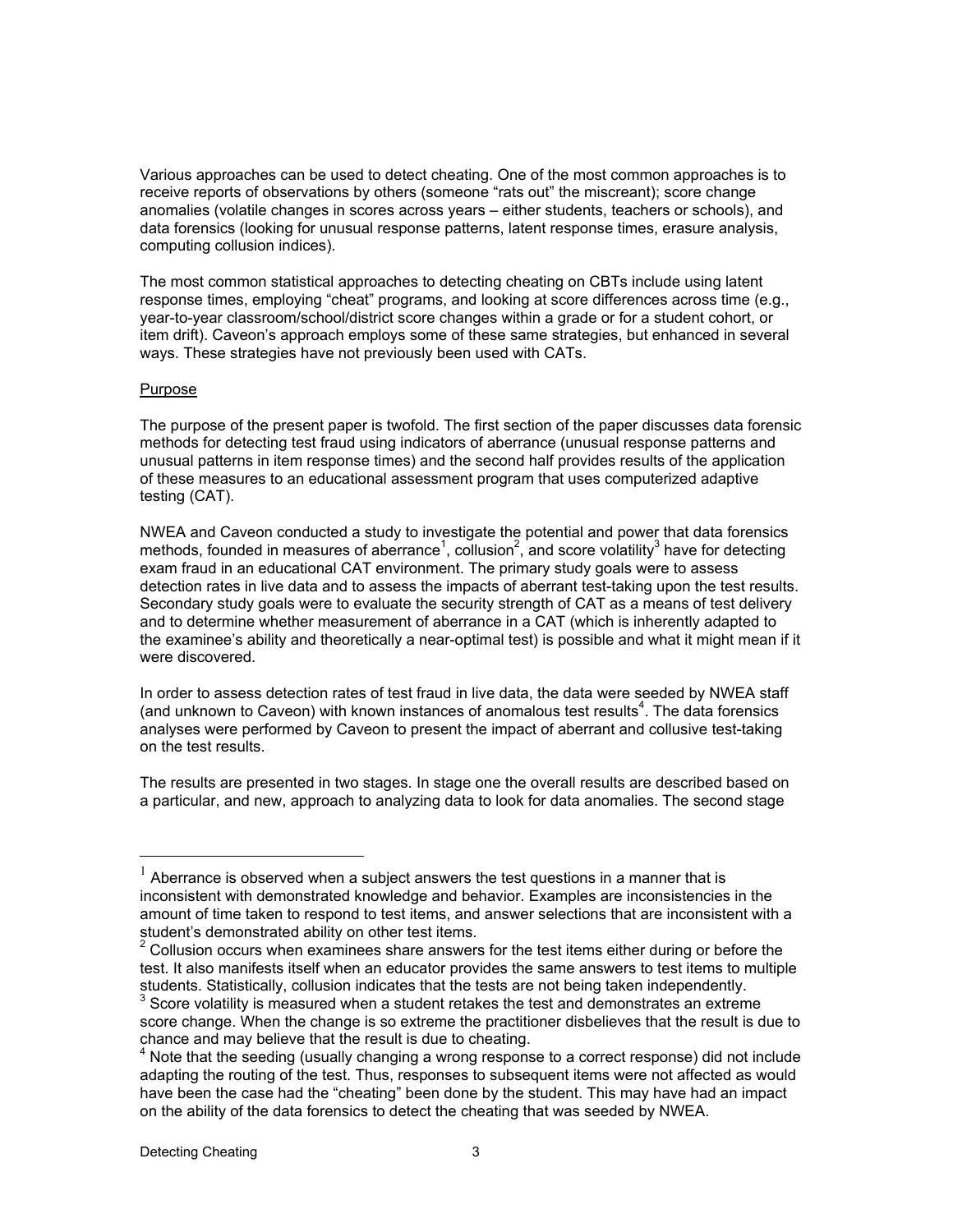represents how accurate this approach was to detecting "known" cheating situations. Before discussion of the results, some terms are defined and the nature of the data is described.

#### Aberrance

Aberrance refers to a test result that does not conform to the test response model. Because there are many types of non-conformance this term lacks a precise definition. Some types of nonconformance include wild guessing (as opposed to educated guessing), poor test preparation, mis-keyed test questions, and cheating (or pre-knowledge of some or all of the test content).

Identifying response aberrance begins with an examination of the individual responses in context of all the responses. A single response to a single test question cannot be construed as aberrant or not, except in the sense that the response may be so improbable that it causes the test administrator extreme surprise. This concept of surprise (due to observing extremely improbable events) is an essential aspect of aberrance. IRT (Item Response Theory) models provide the statistical framework for objectively measuring the probability of a set of responses and from probability to "surprise" when the item responses do not conform to the testing model.

Different kinds of non-conformance, or aberrance, are in reality different patterns of unusual or improbable responses. A method that attempts to evaluate patterns of responses must be capable of differentiating between the different patterns as they relate to the observed responses.

Another aspect of aberrance is that not all responses will necessarily be improbable. We are then left with the situation that each observed response has a different probability and the numbers of improbable responses directly correlate with our notion of surprise or non-conformance. A single improbable response should rarely convince us (or provide sufficient evidence) that the test is being taken inappropriately. An exception might be the case where a person does extremely well answering nearly all questions correctly but then answers an easy question with a very improbable incorrect response (which could also be termed a blunder). Similarly, when pilot testing of new items is done by embedding them in an operational test (as compared to standalone pilot testing), test behavior on the pilot test items that is not consistent with performance on the operational items can be indicative of anomalous performance.

The aggregated evidence of conformance versus non-conformance needs to be evaluated in order to convince us that a test was taken inappropriately. It is only by considering all the responses in context and then ordering those responses by the degree of surprise (or improbability of occurrence) that a particular set of responses can be viewed as "aberrant." In other words, aberrance is a property derived from the individual responses, based on all the responses.

For the current purposes, aberrance is defined as the number (or percent) of improbable responses and the degree of improbability associated with those responses in the observed test responses. It is well known that the sample mean and sample standard deviation are not resistant to outliers and influential observations. In the same manner, the estimation of theta in the IRT model will be heavily influenced by outliers or aberrant responses. This influence has the potential to mask the true aberrant responses, making the detection of aberrance (or responses that generate "unusual surprise") difficult.

If a test has psychometric integrity, little or no aberrance will be seen in the test responses of the individual who responds to the test fairly and honestly. The cheater can be viewed as a test-taker who has an unfair prior knowledge (or knowledge gained during the exam) of the test content. If the cheater has gained access to the entire test content, then it is unlikely that response aberrance models will detect this behavior. Instead item response latency aberrance models will be required. On the other hand, if the cheater has gained access to less than 100% of the content, then this individual can be viewed as responding differently to the questions, depending on prior knowledge. The individual will respond to the questions with prior knowledge at a higher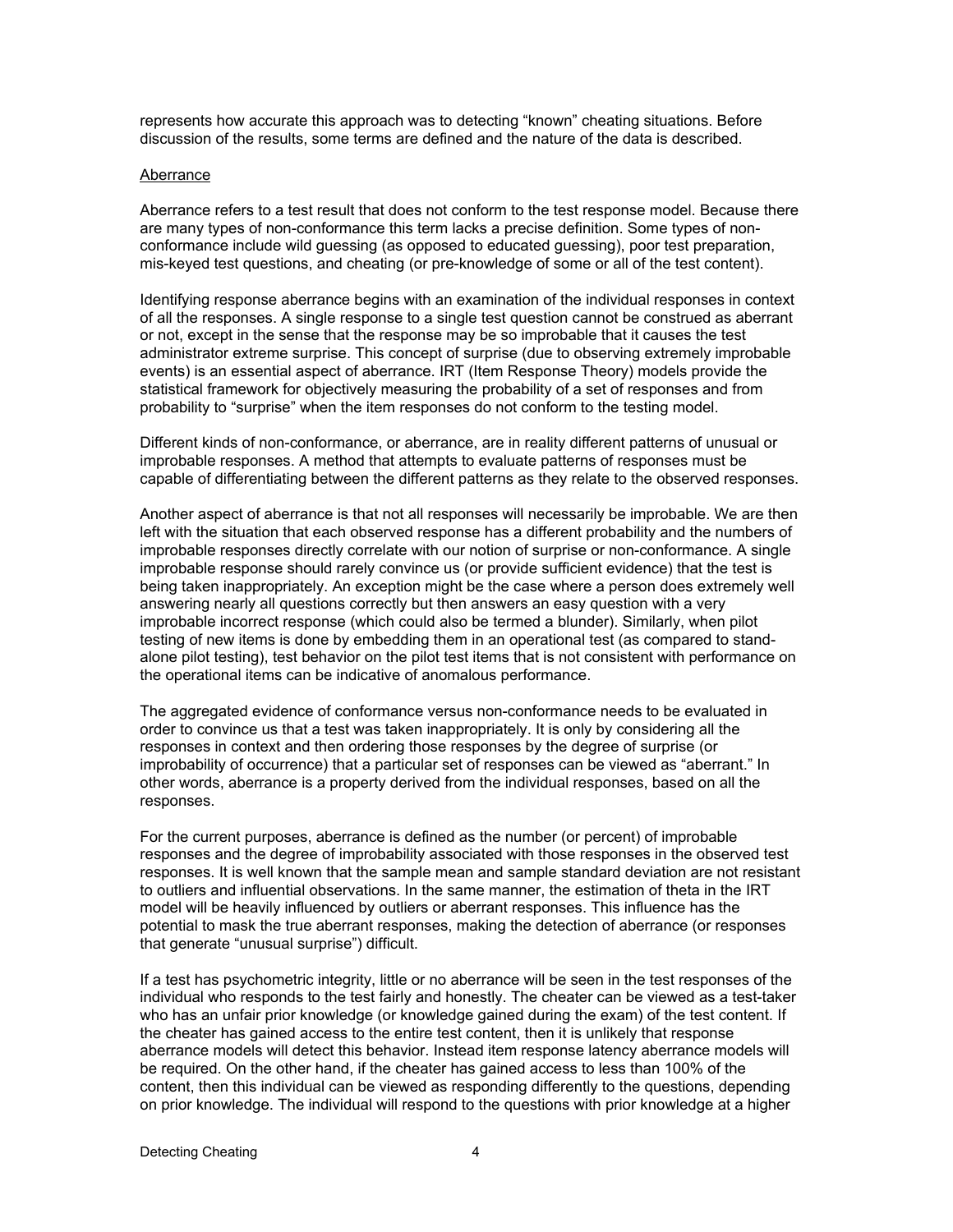level of theta than to the questions without prior knowledge. The cheating model is then a model where two levels of theta are presumed to be exhibited (i.e., the response pattern will be bi-modal in terms of estimating theta).

With sufficiently large data sets, even unlikely patterns will show up from time-to-time. An example is the lucky guesser who is able to guess a significant number of correct answers. And another example is the individual who makes a lot of "stupid" mistakes (e.g., who may have accidentally got off line on the response sheet). In both of these cases the actual responses will not reflect the test taker's actual knowledge. These are such low probability occurrences that they do not merit separate models, but they will be present in large data sets by chance alone.

Caveon believes that aberrance in response patterns and response latencies (when available) are one of the better indications of cheating and item theft. For computer-based testing, six different measures of aberrance are used in the analysis, three that look at the answers examinees select, and three that look at how long it takes the examinee to answer the question. By combining all six into a single aberrance value, we can get useful information on the rates of security problems.

But let's first show two examples of Caveon's aberrance measures. These examples come from the certification and licensure arena. Figure 1 shows the response patterns for 4 individuals with the same low score. It indicates three aberrant tests and a normal one. Although the statistics are far from simple, unusual or improbable selections of answers to items make it easy to separate the aberrant tests from the normal ones. One can see such differences at every ability level except the very highest.



**Figure 1**

With computerized tests we are able to add in item response time measures to the aberrance analysis. Figure 2 shows a test record for an individual who scored very high on the test even though the amount of time to respond to each question was too brief to allow him or her to answer the questions in a normal way. The amount of time taken was uncorrelated (tau  $= -04$ ) with the amount of time the test takers as a whole took to answer the questions.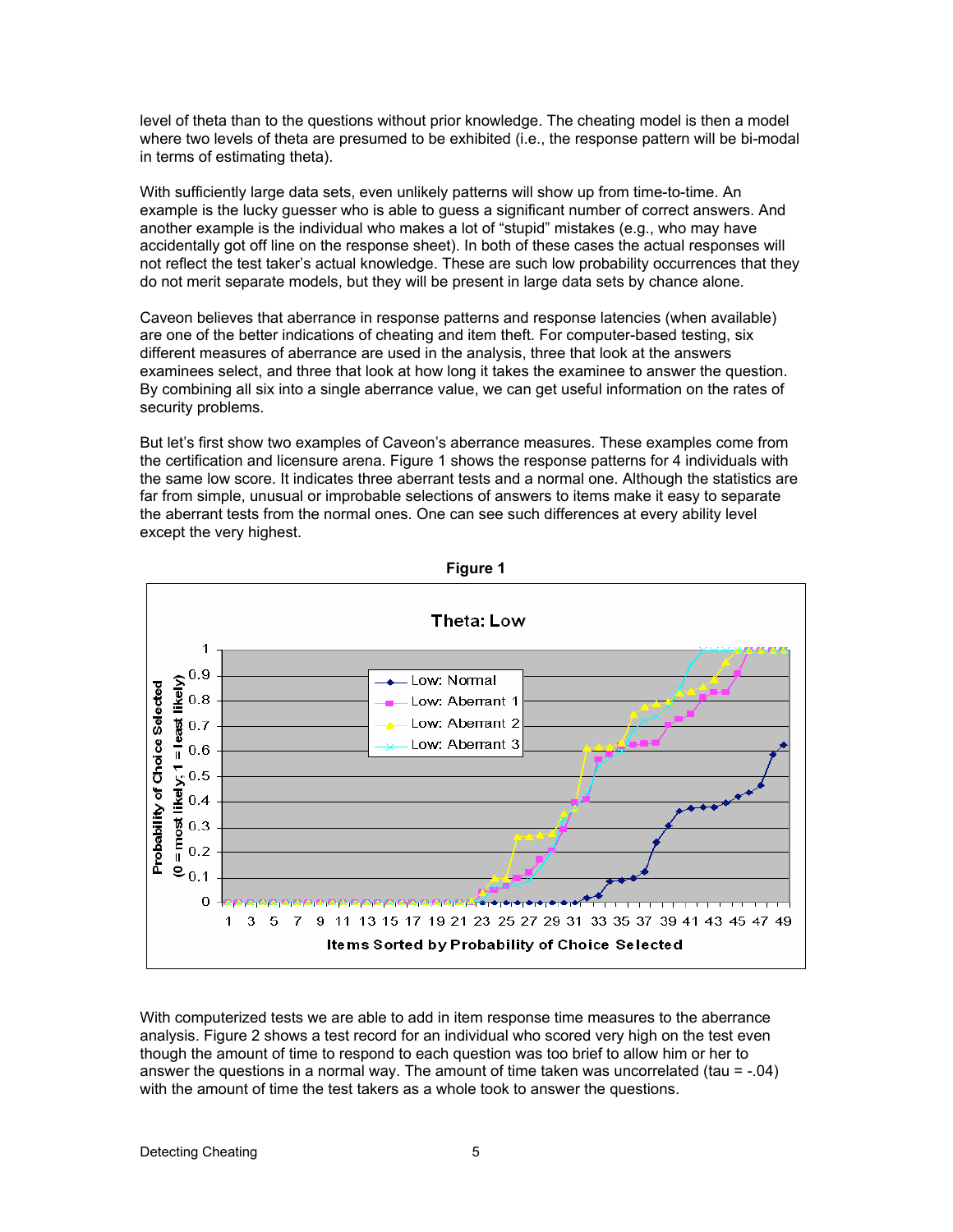

At Caveon we have found aberrance to be a useful tool in tracking differences across the entire testing population. The statistical models used generate a 5% aberrance rate if there is no actual aberrance in the test results. Using this as a baseline comparison, we can evaluate and compare across localities (e.g., regions, districts), and even specific testing locations (e.g., schools, classrooms, testing centers). There are a few terms that need to be defined in order to be able to interpret the data presented below. They are presented in Appendix A.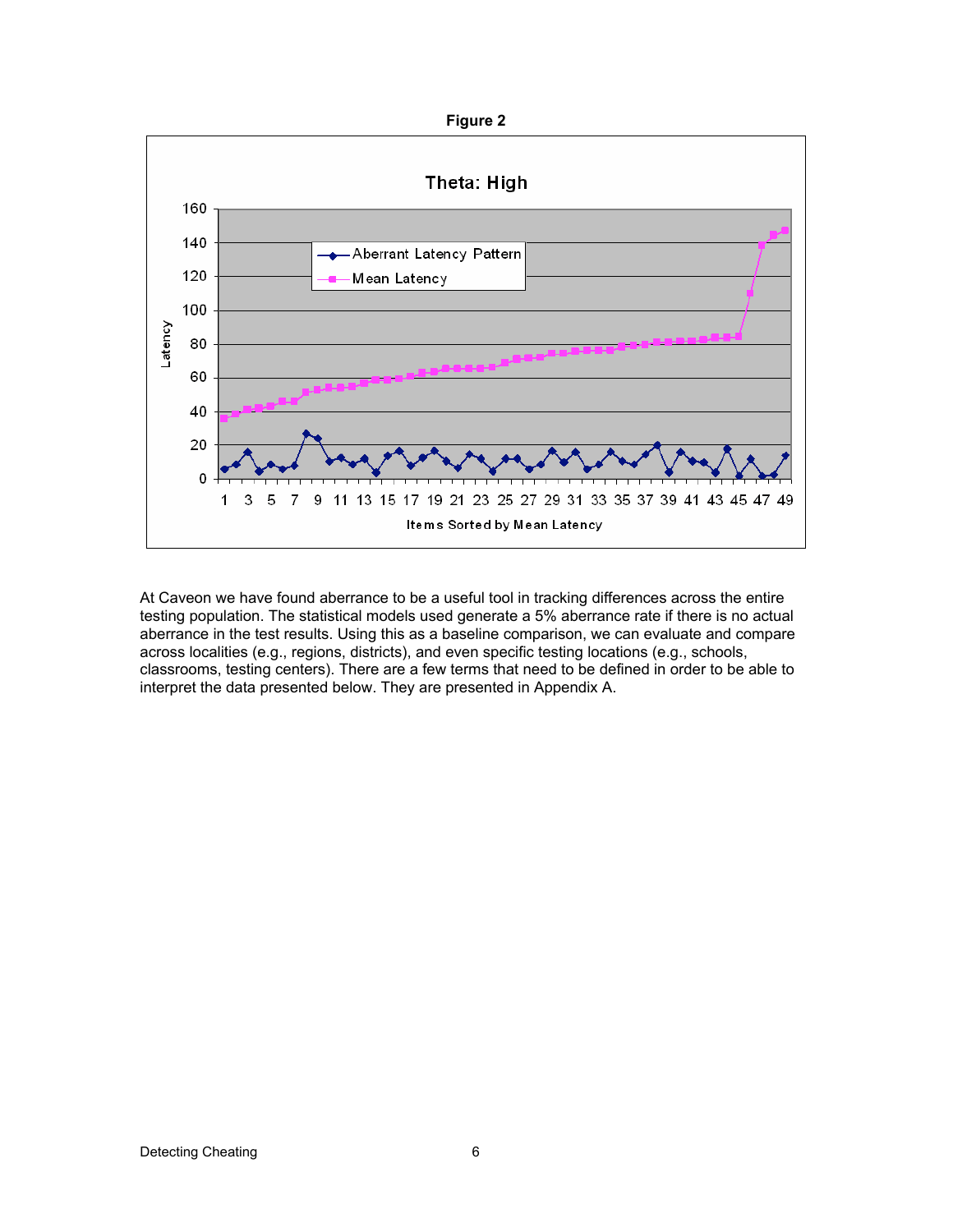Table 2 provides an illustration of statewide rates for a sample of 20,661 educational tests. What is most alarming is that a full 17% of the tests show as aberrant in this case. (Only the tests with the highest aberrance levels are shown.)

| District   | Tests      | Mean Percentile | Pass Rate %  | Pass Rate Index | Aberrance Rate % | Aberrant High Score Tests | <b>High Score Tests</b> | High-Score Aberrance Rate | Index<br>Cheating | Aberrant Low Score Tests | Low Score Tests | Low-Score Aberrance Rate | Piracy Index | Comments                                                                                                                 |
|------------|------------|-----------------|--------------|-----------------|------------------|---------------------------|-------------------------|---------------------------|-------------------|--------------------------|-----------------|--------------------------|--------------|--------------------------------------------------------------------------------------------------------------------------|
| Overall    | 20661      | 0.50            | 49           | 0.0             | 17               | 1753                      | 10221                   | 17                        | 0.0               | 1815                     | 10440           | 17                       | 0.0          |                                                                                                                          |
|            |            |                 |              |                 |                  |                           |                         |                           |                   |                          |                 |                          |              |                                                                                                                          |
| 107        | 1614       | 0.46            | 45.1         | $-3.6$          | 19.3             | 141                       | 728                     | 19                        | 1.3               | 171                      | 886             | 19                       | 1.2          |                                                                                                                          |
| 263        | 1463       | 0.52            | 52           | 1.4             | 20               | 149                       | 761                     | 20                        | 1.5               | 144                      | 702             | 21                       | 1.9          |                                                                                                                          |
| 444        | 1386       | 0.53            | 55.1         | 4.9             | 23.7             | 184                       | 764                     | 24                        | 7.2               | 145                      | 622             | 23                       | 4.5          | The elevated high-score and low-score<br>aberrance rates make this anomalous.<br>These rates are indicative of cheating. |
| 912        | 1028       | 0.43            | 38.9         | $-11.4$         | 13.7             | 63                        | 400                     | 16                        | 0.1               | 78                       | 628             | 12                       | 0.0          |                                                                                                                          |
| 412        | 820        | 0.42            | 37.6         | $-11.5$         | 17.6             | 57                        | 308                     | 19                        | 0.6               | 87                       | 512             | 17                       | 0.2          |                                                                                                                          |
| 719        | 807        | 0.55            | 56.1         | 3.9             | 18.5             | 81                        | 453                     | 18                        | 0.5               | 68                       | 354             | 19                       | 0.7          |                                                                                                                          |
| 122<br>988 | 670<br>614 | 0.51<br>0.50    | 50.3<br>46.6 | 0.2<br>$-0.8$   | 26<br>17.3       | 79<br>44                  | 337<br>286              | 23<br>15                  | 3.0<br>0.1        | 95<br>62                 | 333<br>328      | 29<br>19                 | 7.6<br>0.6   | The elevated high-score and low-score<br>aberrance rates make this anomalous.<br>These rates are indicative of cheating. |

**Table 2 District Summary**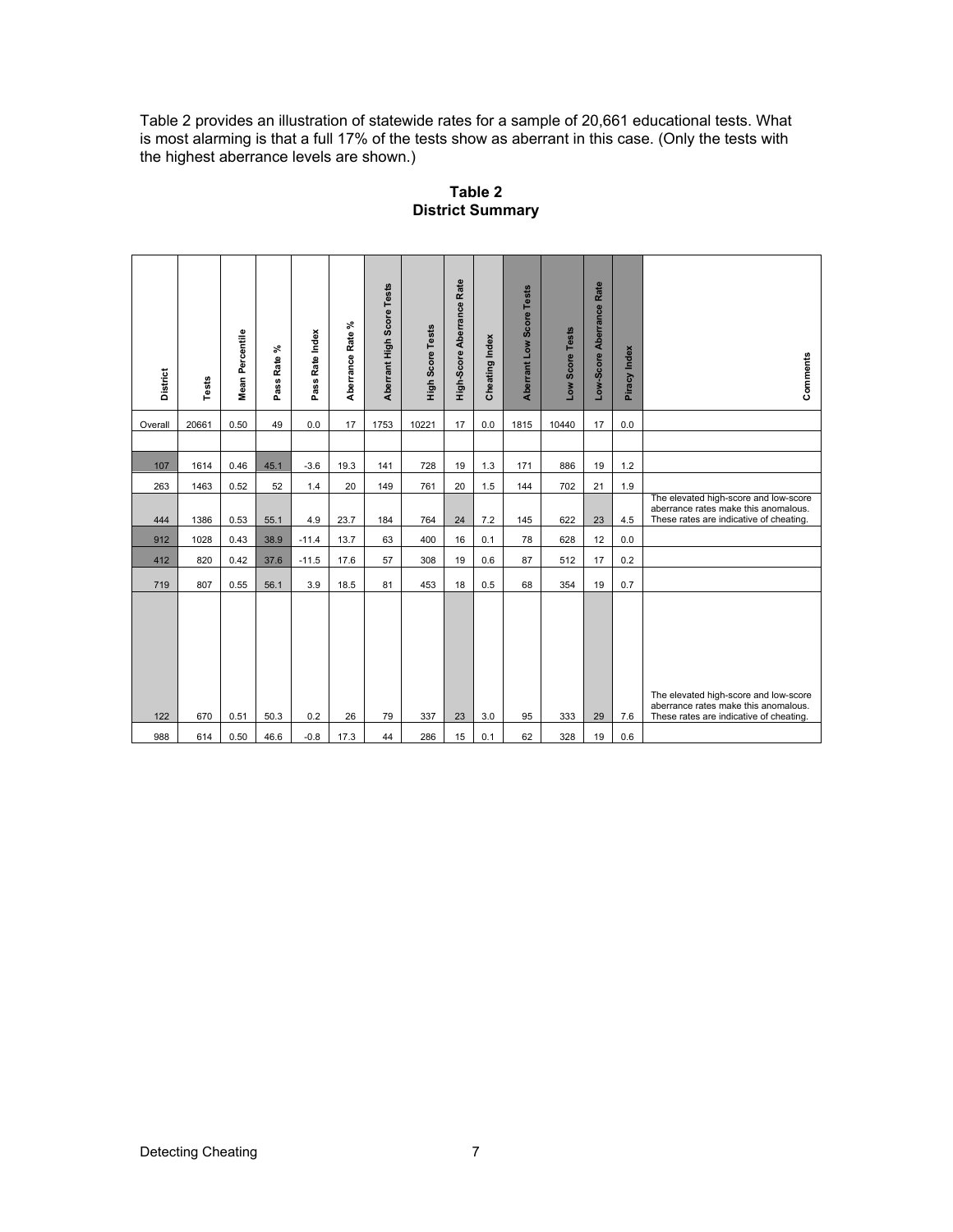We can see similar results when looking at individual schools in Table 3. The school at the top, labeled 4379, has a very high overall aberrance rate of 36%, mostly for tests with high scores. The Caveon Cheating Index of 12.4 indicates the probability of this result occurring by chance as less than .00000001!

| School                                                                                                                                                                                                                                                                                                                                                                                                                                                                                                                                                                                                                                                                                                                                                                                                                                                                                                                                         | Tests                                                                                                                                                                                                                                                                                                                                                                                                                                                                                                                                                                                                                                                                                                                                                                                                                                                             | Mean Percentile | వి<br>Rate<br>Pass | Pass Rate Index | వి<br>Aberrance Rate | Score Tests<br>Aberrant High | <b>High Score Tests</b> | High-Score Aberrance<br>Rate | Cheating Index | Aberrant Low Score Tests | Low Score Tests | Rate<br>Low-Score Aberrance | Piracy Index | District   | Comments                                                                                                                          |
|------------------------------------------------------------------------------------------------------------------------------------------------------------------------------------------------------------------------------------------------------------------------------------------------------------------------------------------------------------------------------------------------------------------------------------------------------------------------------------------------------------------------------------------------------------------------------------------------------------------------------------------------------------------------------------------------------------------------------------------------------------------------------------------------------------------------------------------------------------------------------------------------------------------------------------------------|-------------------------------------------------------------------------------------------------------------------------------------------------------------------------------------------------------------------------------------------------------------------------------------------------------------------------------------------------------------------------------------------------------------------------------------------------------------------------------------------------------------------------------------------------------------------------------------------------------------------------------------------------------------------------------------------------------------------------------------------------------------------------------------------------------------------------------------------------------------------|-----------------|--------------------|-----------------|----------------------|------------------------------|-------------------------|------------------------------|----------------|--------------------------|-----------------|-----------------------------|--------------|------------|-----------------------------------------------------------------------------------------------------------------------------------|
| 8500                                                                                                                                                                                                                                                                                                                                                                                                                                                                                                                                                                                                                                                                                                                                                                                                                                                                                                                                           | 807                                                                                                                                                                                                                                                                                                                                                                                                                                                                                                                                                                                                                                                                                                                                                                                                                                                               | 0.55            | 56                 | 3.9             | 18                   | 81                           | 453                     | 18                           | 0.5            | 68                       | 354             | 19                          | 0.7          | 719        |                                                                                                                                   |
| 9456                                                                                                                                                                                                                                                                                                                                                                                                                                                                                                                                                                                                                                                                                                                                                                                                                                                                                                                                           | 789                                                                                                                                                                                                                                                                                                                                                                                                                                                                                                                                                                                                                                                                                                                                                                                                                                                               | 0.55            | 59                 | 7.1             | 14                   | 71                           | 464                     | 15                           | 0.1            | 43                       | 325             | 13                          | 0.0          | 777        | This is a high pass rate.                                                                                                         |
| 7001                                                                                                                                                                                                                                                                                                                                                                                                                                                                                                                                                                                                                                                                                                                                                                                                                                                                                                                                           | 545                                                                                                                                                                                                                                                                                                                                                                                                                                                                                                                                                                                                                                                                                                                                                                                                                                                               | 0.50            | 50                 | 0.1             | 13                   | 35                           | 273                     | 13                           | 0.0            | 34                       | 272             | 13                          | 0.0          | 289        |                                                                                                                                   |
| 5514                                                                                                                                                                                                                                                                                                                                                                                                                                                                                                                                                                                                                                                                                                                                                                                                                                                                                                                                           | 501                                                                                                                                                                                                                                                                                                                                                                                                                                                                                                                                                                                                                                                                                                                                                                                                                                                               | 0.38            | 33                 | $-12.9$         | 13                   | 24                           | 166                     | 14                           | 0.1            | 39                       | 335             | 12                          | 0.0          | 912        |                                                                                                                                   |
| 8052                                                                                                                                                                                                                                                                                                                                                                                                                                                                                                                                                                                                                                                                                                                                                                                                                                                                                                                                           | 442                                                                                                                                                                                                                                                                                                                                                                                                                                                                                                                                                                                                                                                                                                                                                                                                                                                               | 0.52            | 49                 | $-0.1$          | 24                   | 50                           | 217                     | 23                           | 2.0            | 55                       | 225             | 24                          | 2.6          | 851        |                                                                                                                                   |
| 4379<br>8849                                                                                                                                                                                                                                                                                                                                                                                                                                                                                                                                                                                                                                                                                                                                                                                                                                                                                                                                   | 383<br>372                                                                                                                                                                                                                                                                                                                                                                                                                                                                                                                                                                                                                                                                                                                                                                                                                                                        | 0.56<br>0.53    | 61<br>52           | 5.4<br>0.6      | 36<br>11             | 81<br>22                     | 234<br>195              | 35<br>11                     | 12.4<br>0.0    | 56<br>18                 | 149<br>177      | 38<br>10                    | 10.5<br>0.0  | 444<br>777 | This pass rate is in the presence of high<br>aberrance for high and low scores. This may<br>indicate test coaching at the school. |
| 9621                                                                                                                                                                                                                                                                                                                                                                                                                                                                                                                                                                                                                                                                                                                                                                                                                                                                                                                                           | 359                                                                                                                                                                                                                                                                                                                                                                                                                                                                                                                                                                                                                                                                                                                                                                                                                                                               | 0.42            | 38                 | $-5.0$          | 26                   | 32                           | 136                     | 24                           | 1.6            | 60                       | 223             | 27                          | 4.1          | 528        | A high amount of low score aberrance with<br>low pass rates. Most likely the students are<br>unprepared to take the exam          |
| 7047                                                                                                                                                                                                                                                                                                                                                                                                                                                                                                                                                                                                                                                                                                                                                                                                                                                                                                                                           | 345                                                                                                                                                                                                                                                                                                                                                                                                                                                                                                                                                                                                                                                                                                                                                                                                                                                               | 0.53            | 56                 | 1.8             | 22                   | 45                           | 193                     | 23                           | 2.0            | 30                       | 152             | 20                          | 0.7          | 444        |                                                                                                                                   |
| 9453                                                                                                                                                                                                                                                                                                                                                                                                                                                                                                                                                                                                                                                                                                                                                                                                                                                                                                                                           | 324                                                                                                                                                                                                                                                                                                                                                                                                                                                                                                                                                                                                                                                                                                                                                                                                                                                               | 0.50            | 50                 | 0.1             | 18                   | 24                           | 163                     | 15                           | 0.1            | 35                       | 161             | 22                          | 1.1          | 777        |                                                                                                                                   |
| 9161                                                                                                                                                                                                                                                                                                                                                                                                                                                                                                                                                                                                                                                                                                                                                                                                                                                                                                                                           | 317                                                                                                                                                                                                                                                                                                                                                                                                                                                                                                                                                                                                                                                                                                                                                                                                                                                               | 0.63            | 68                 | 11.0            | 17                   | 30                           | 217                     | 14                           | 0.0            | 25                       | 100             | 25                          | 1.7          | 875        | Very high pass rate.                                                                                                              |
| 5117                                                                                                                                                                                                                                                                                                                                                                                                                                                                                                                                                                                                                                                                                                                                                                                                                                                                                                                                           | 306                                                                                                                                                                                                                                                                                                                                                                                                                                                                                                                                                                                                                                                                                                                                                                                                                                                               | 0.44            | 41                 | $-2.5$          | 11                   | 17                           | 126                     | 13                           | 0.1            | 18                       | 180             | 10                          | 0.0          | 940        |                                                                                                                                   |
| 18<br>35<br>$-6.3$<br>21<br>27<br>103<br>26<br>2.1<br>34<br>192<br>107<br>6669<br>295<br>0.41<br>0.3<br>Using statistical models, it is also possible to discover and verify proxy testing, copying and other<br>forms of collusion. As an example, if a proxy testing service is operating (a fairly frequent<br>occurrence in some foreign certification and admissions testing programs), then scores for<br>different examinees should appear too similar and have other suspicious patterns (this is an<br>unlikely scenario in an educational setting because the teachers know who the examnees are!).<br>Similarly we should be able to identify individuals who are taking tests collectively as a group,<br>with or without the help of an instructor. Or if a group is using similar crib/cheat sheets,<br>unauthorized Web resources, or some other means of working together other than copying from<br>each other's test papers. |                                                                                                                                                                                                                                                                                                                                                                                                                                                                                                                                                                                                                                                                                                                                                                                                                                                                   |                 |                    |                 |                      |                              |                         |                              |                |                          |                 |                             |              |            |                                                                                                                                   |
|                                                                                                                                                                                                                                                                                                                                                                                                                                                                                                                                                                                                                                                                                                                                                                                                                                                                                                                                                | <b>Collusion Analyses</b><br>Table 4 shows a cluster of seven tests with different examinee IDs. These data are from a sample<br>of examinees who took a certification test. Also shown are their scores and the date and time of<br>the test. Caveon's collusion statistic identified the tests as matching too closely to have occurred<br>by chance. And notice the pattern of testing. All tests occurred on the same day. Furthermore,<br>mostly each test started at about 20-30 minute intervals. This is likely a situation where a proxy<br>test taker is operating. As noted above this type of proxy test taking is not something that may be<br>of high concern for most educational tests. However, as more and more high stakes tests come<br>on line this may become more of a problem, especially when proctors are not the students'<br>teachers |                 |                    |                 |                      |                              |                         |                              |                |                          |                 |                             |              |            |                                                                                                                                   |

**Table 3 School Detail**

## Collusion Analyses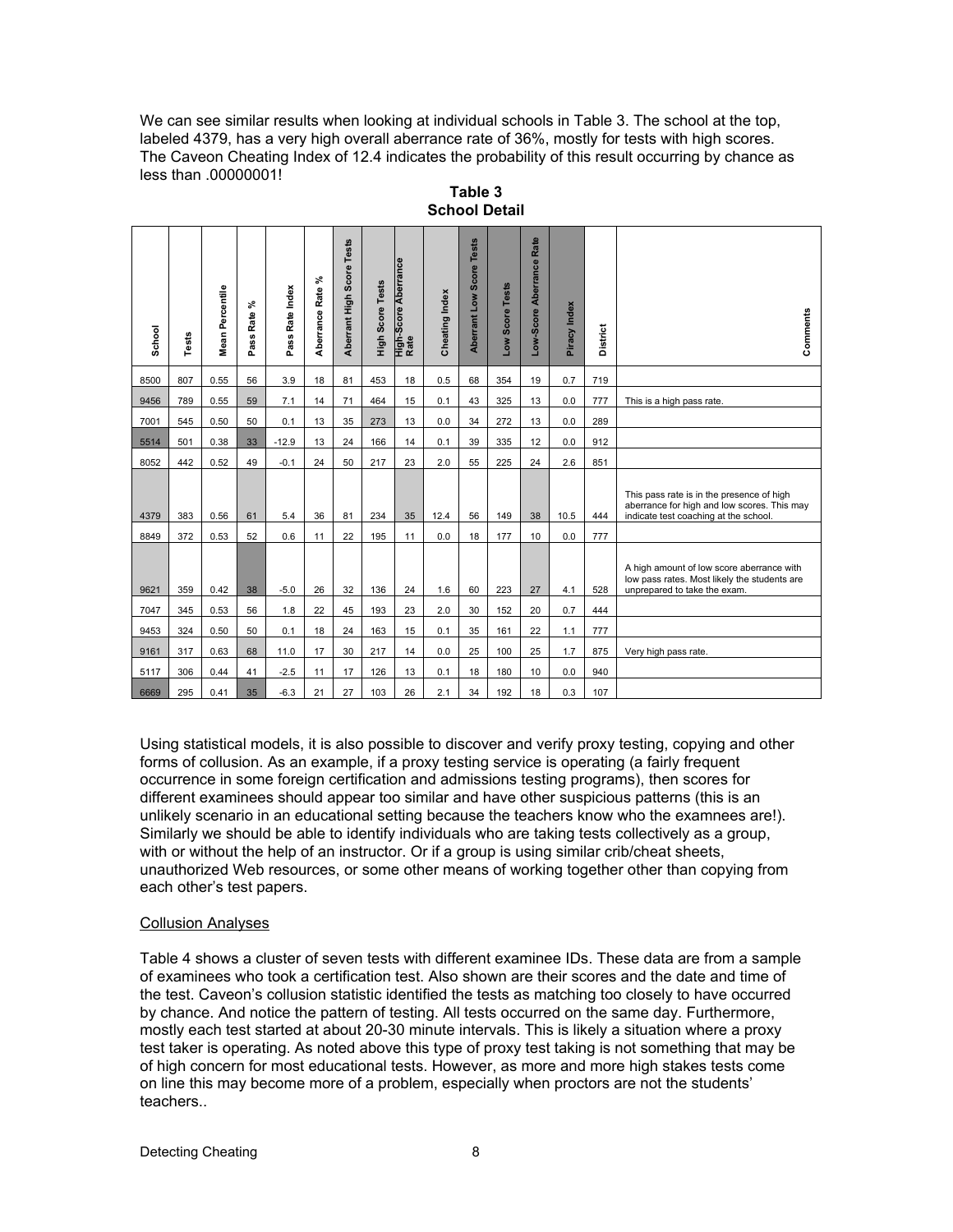#### **Table 4 Proxy Testing Illustration**

| 143 Looks like a proxy test taker. |
|------------------------------------|
|                                    |
|                                    |
|                                    |
|                                    |
|                                    |
|                                    |
|                                    |
|                                    |
|                                    |
|                                    |
|                                    |
|                                    |

For paper-and-pencil tests, the collusion analysis is equally effective, identifying traditional copying or instances where a teacher may be systematically erasing and changing the answers of students in his or her class.

#### Retake Analyses

Although not typically a problem in many educational settings, most certification testing programs have policies that permit, but impose conditions on retakes. It's important to track violations of these policies as well as looking at large gains or losses in test scores as tests are retaken. Both the violation of retake policies and retake gains and losses – what we refer to as volatile retakes – may be indicators of attempts to cheat or steal questions. Table 5 shows a list of volatile retakes from 9 examinees, retakes where the scores have changed, up or down, more than they should. Two of these examples are discussed. First, notice that Examinee 8879 at the bottom scored 85% after a score of 0% on the previous exam. Examinee 6343 retook the test after passing with a very high score of 92%. His/her score on the retake was only 5%. The first example may be an examinee who was either trying to familiarize him or her self with the test on the initial test, or who was trying to steal items. The second example suggests the examinee was trying to memorize items during the second attempt with no intention of getting a high score (after all, they had already passed). The relevance of examining the results of retakes and volatile retakes becomes relevant in the following educational contexts. First, when a test, like a graduation test, is given several times a year, students who retake may be retaking in violation of policy (policy may restrict retakes once the test is passed). Students in this situation may also demonstrate volatile retakes that should be flagged because they may be trying to gain knowledge of the test content to share with their friends who did not do well on their first attempt or they may have gained knowledge from their friends who shared information from their initial testing experience. Second, when the year-to-year scores within particular classrooms, schools, or districts demonstrate volatile retakes. Large year-to-year changes (in either direction) should raise a flag that suggests a variety of explanations (e.g., change in student population, change in administration/teaching emphases, cheating).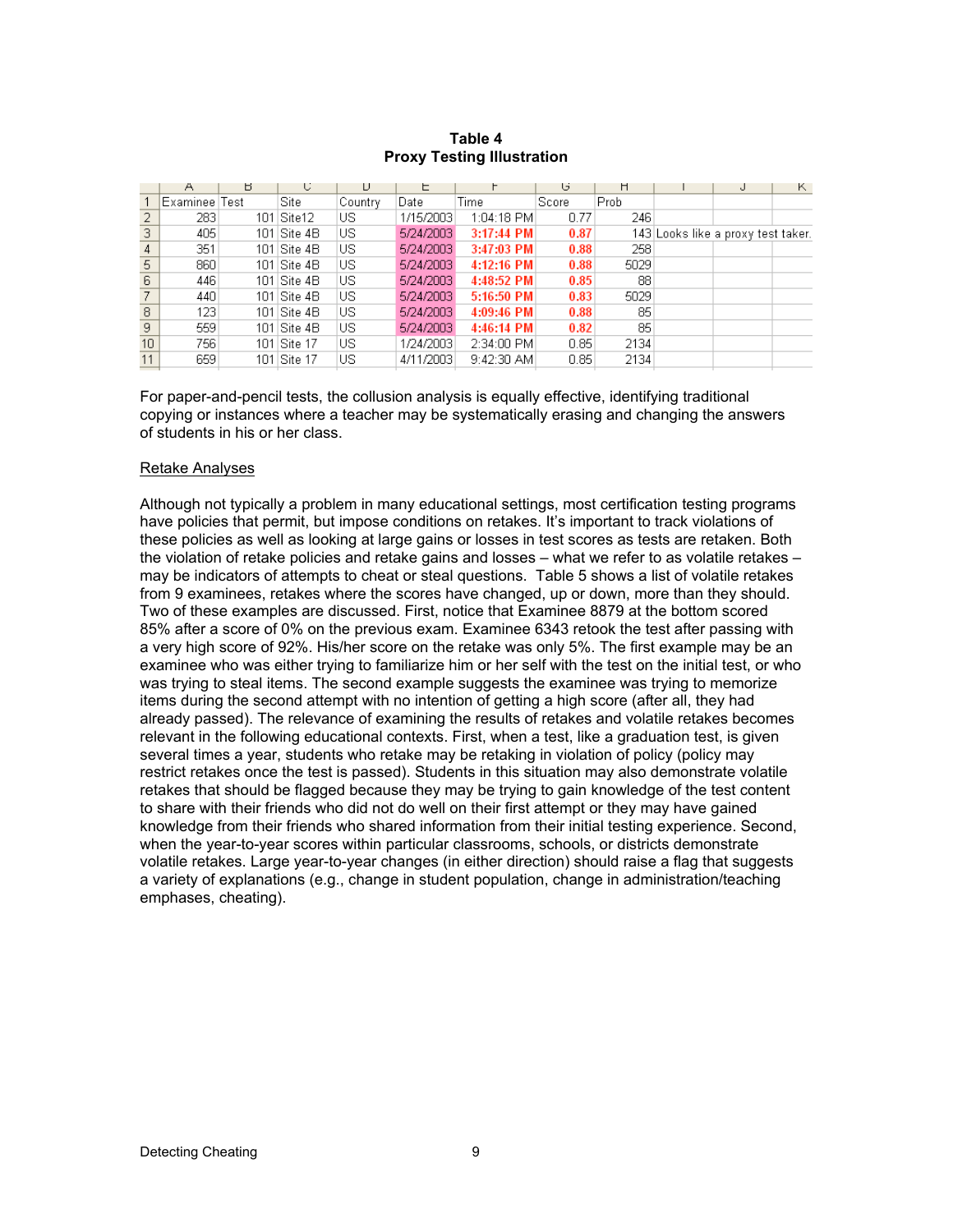## **Table 5 Examinee Report**

|                | А           | B        | C        | D     | E                | F              | G                | H |
|----------------|-------------|----------|----------|-------|------------------|----------------|------------------|---|
| $\mathbf{1}$   | Eleminee to | Test Ste | Country  | Passa | Sug <sup>o</sup> | Pretidues Core | Difference Zeans |   |
| $\overline{2}$ | 2022        |          | 1111 MEX |       | 0.92             | 0.50           | 3.30             |   |
| 3              | 8271        | 2222 JPN |          |       | 0.90             | 0.43           | 3.83             |   |
| 4              | 5723        | 2222 JPN |          |       | 0.88             | 0.50           | 3.00             |   |
| 5              | 6183        | 3333 USA |          |       | 0.95             | 0.57           | 3.42             |   |
| 6              | 6273        | 3333 USA |          |       | 0.17             | 0.40           | $-3.65$          |   |
| $\overline{7}$ | 5778        | 3333 USA |          |       | 0.00             | 0.67           | $-9.40$          |   |
| 8              | 6343        | 6666 AUS |          | 0     | 0.05             | 0.92           | $-7.74$          |   |
| 9              | 8879        |          | 7777 SGP |       | 0.85             | 0.00           | 4.23             |   |

## Effects on Test Performance

Caveon's data forensics can determine the effects of aberrance, collusion, and volatile retakes on the performance of the exam by also looking at item drift. Item drift is probably a misnomer given how item exposure occurs today. Drift implies a gradual degradation of an item's effectiveness. What is more often observed is not gradual; in some cases, it's immediate. "Rapid Deterioration" may be a more appropriate term. Instead of casually planning item replacement schedules; testing programs may need to detect and replace items (or entire test forms) when the compromise to item integrity is discovered. This can be problematic in a setting with a relatively wide administration window and a relative small item pool. One state that has recently instituted a computer-based testing program in schools, for example, expects its testing window to be about three weeks and there are fewer than 150 items in the pool. There is substantial risk that virtually all items will have been exposed by the end of the window. This has serious validity implications and it has implications for year-to-year equating and other important aspects of the program.

So, what effect does all of this have on the performance of the test? Is the test doing what it was designed to do? Is it performing as it did when it was originally published?

Caveon has been research these questions. Figure 3 shows an example where a strong relationship exists between aberrance and changes in test scores. In this case, an increase in aberrance in a continuously administered certification test over a 4-week period led to a real decrease in test scores over that same time. This suggests that the aberrance was indicative of a group of examinees who were likely memorizing test items.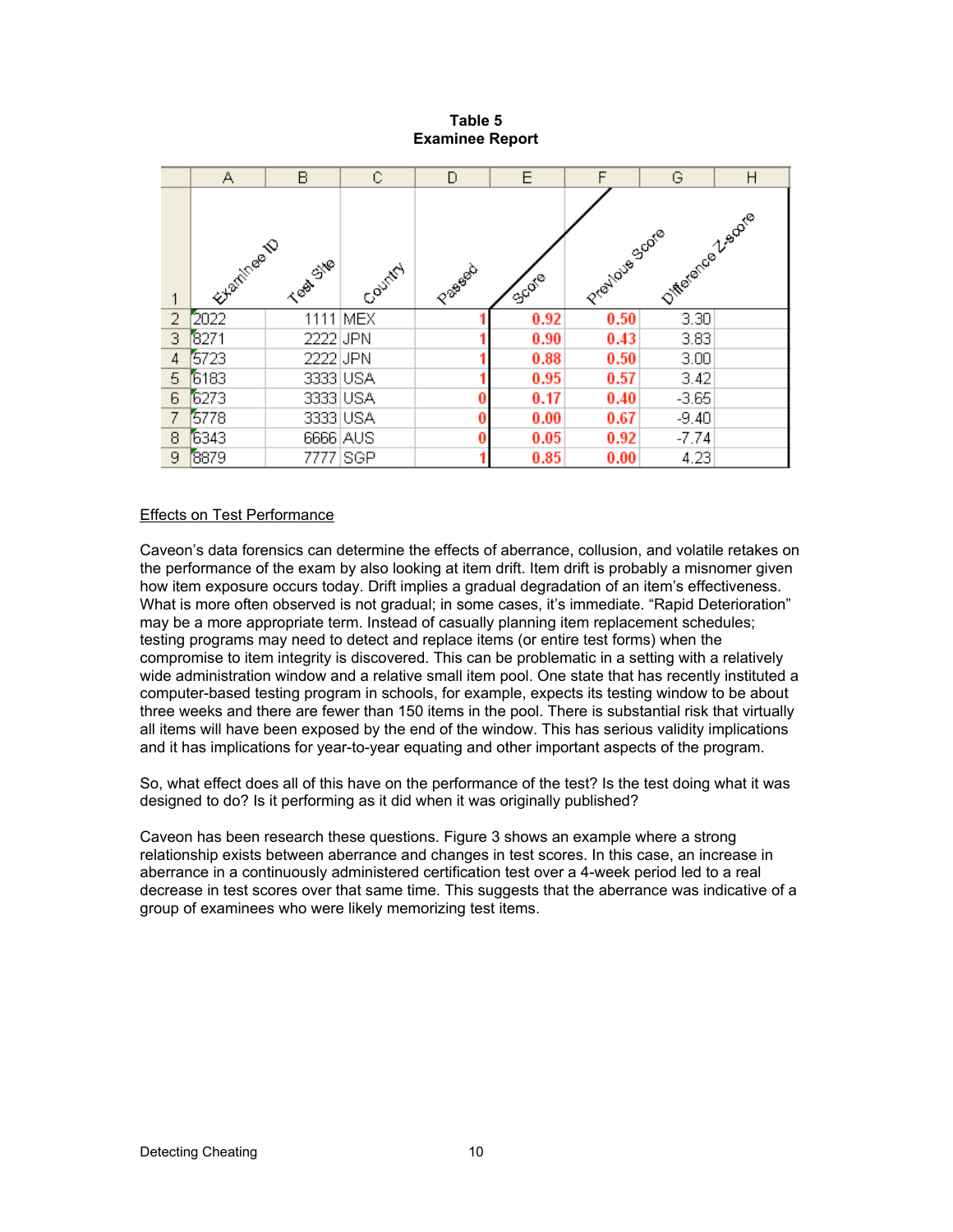



It is a short step from there to also discover the real performance changes in items. Hambleton (2004) presented a method based on observed changes in typical item statistics. These efforts should be viewed as more than looking at item drift and test performance at particular points in time, but rather, using new methods to continuously monitor the exam and item performance.

The above is a general overview, using certification and licensure data along with the NWEA educational data, of how various measures of aberrance can be used to detect test fraud. The remainder of the paper provides results of the application of these measures to an ongoing educational assessment program that uses computer adaptive testing.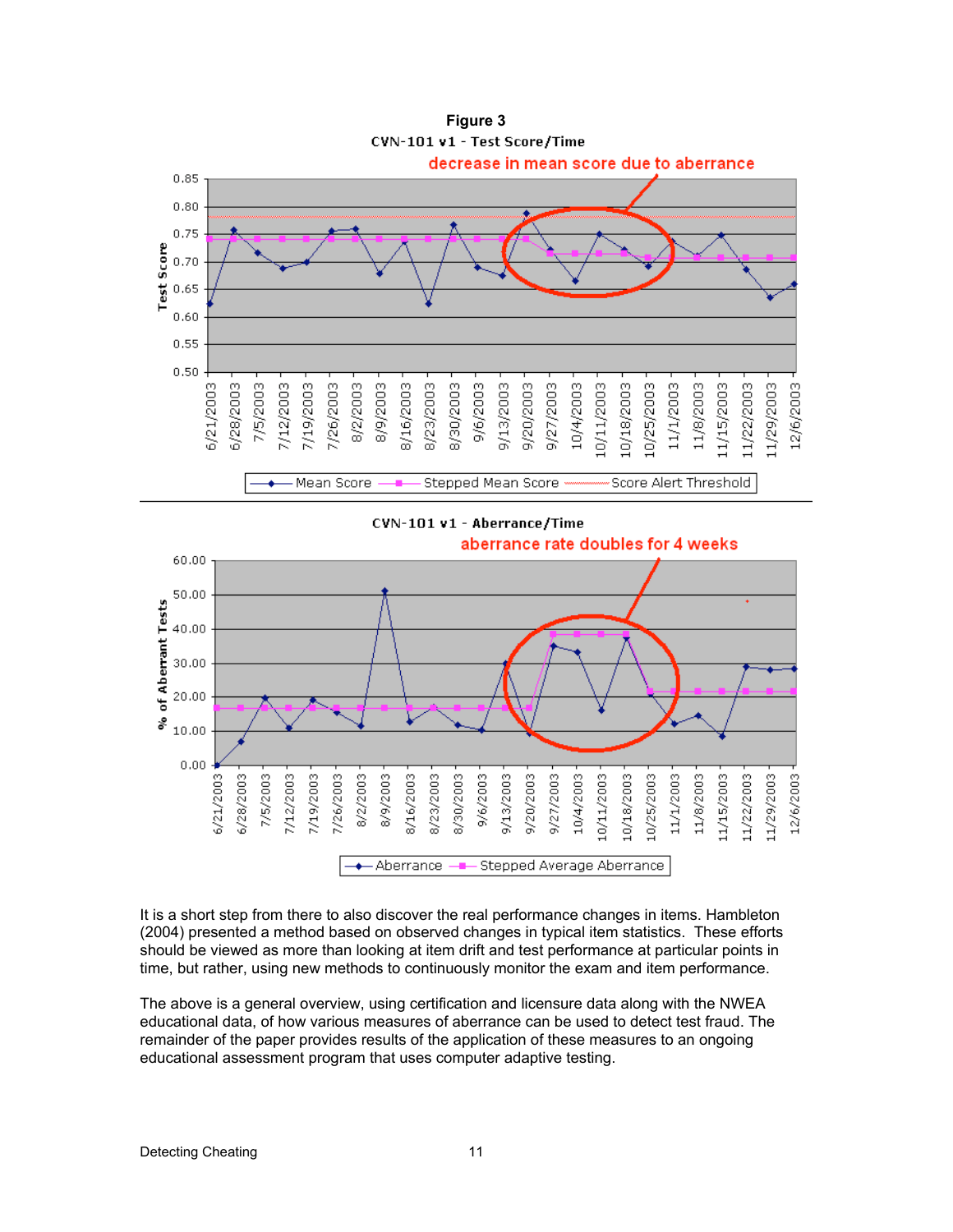Four tests using test results from 20,661 test administrations were used to check for evidence of test security compromise, including cheating and piracy. The reporting period of the analysis was from March 1, 2004 to June 30, 2004.

## Identification of modified records

In order to test the approaches used to identify cheating, 2 school districts, 5 schools, and 3283 students were identified as "cheaters". The response records for these individuals were modified to measure the data forensics detection rates.

Ten percent of the items from the CAT item bank were marked as exposed. Whenever a test record from the modified set contained one of the exposed items, that item response was changed so that it was correct (unless it was already correct, then no change was made). As noted in a footnote above, only that item was changed so the conditions did not mimic the actual testing situation in which the examinee might have been routed to a different next item that might have resulted in an aberrant response pattern that would have been more readily detectable. The number of items given to the students on the CAT tests was at least 50, which was also the modal test length. Therefore, on average 5 test questions would have been modified on each test. Review of the CAT data shows that most generally the probability of responding correctly to a question is 50%. Therefore, the responses for 2.5 questions on average would have been changed from incorrect to correct. This is a very small amount of change and cheating in such low incidence situations is very difficult to detect.

The summary of the results of Caveon's data forensics analysis are:

- One of the two school districts as having a high cheating rate was identified.
- None of the 5 schools as having a high cheating rate was identified.
- Forty one of the 3283 students was identified as being potential cheaters.

In this analysis Caveon's Data Forensics examined four types of test security risk:

- 1) Collusion -- answer copying, collaboration and communication during testing such as text messaging, teacher coaching and proxy test taking,
- 2) Cheating -- having advanced knowledge of some or all of the exam content,
- 3) Piracy -- stealing test items by memorization or technology, and
- 4) Volatile Retakes -- extreme score changes between successive test administrations.

Table 6 lists the tests and some general test details:

| Test            | Security<br>Assessment | Number of<br>exams | Testing<br>sites | Pass<br>rate <sup>5</sup> |
|-----------------|------------------------|--------------------|------------------|---------------------------|
| <b>NWEA-394</b> | Moderate/High          | 5056               | 16               | 49                        |
| <b>NWEA-396</b> | Low                    | 5304               | 48               | 50                        |
| <b>NWEA-704</b> | Low                    | 5138               | 76               | 49                        |
| <b>NWEA-708</b> | Low                    | 5163               | 26               | 49                        |

## **Table 6: Overall Test Summary**

One test, NWEA-394, is deemed to have significant risk of test compromise.

 $<sup>5</sup>$  Pass rates were not defined for this test; to demonstrate the analysis a passing score was</sup> set arbitrarily at the median score. Thus, the pass rates should be close to the  $50<sup>th</sup>$ percentile, subject to the granularity of the score distribution.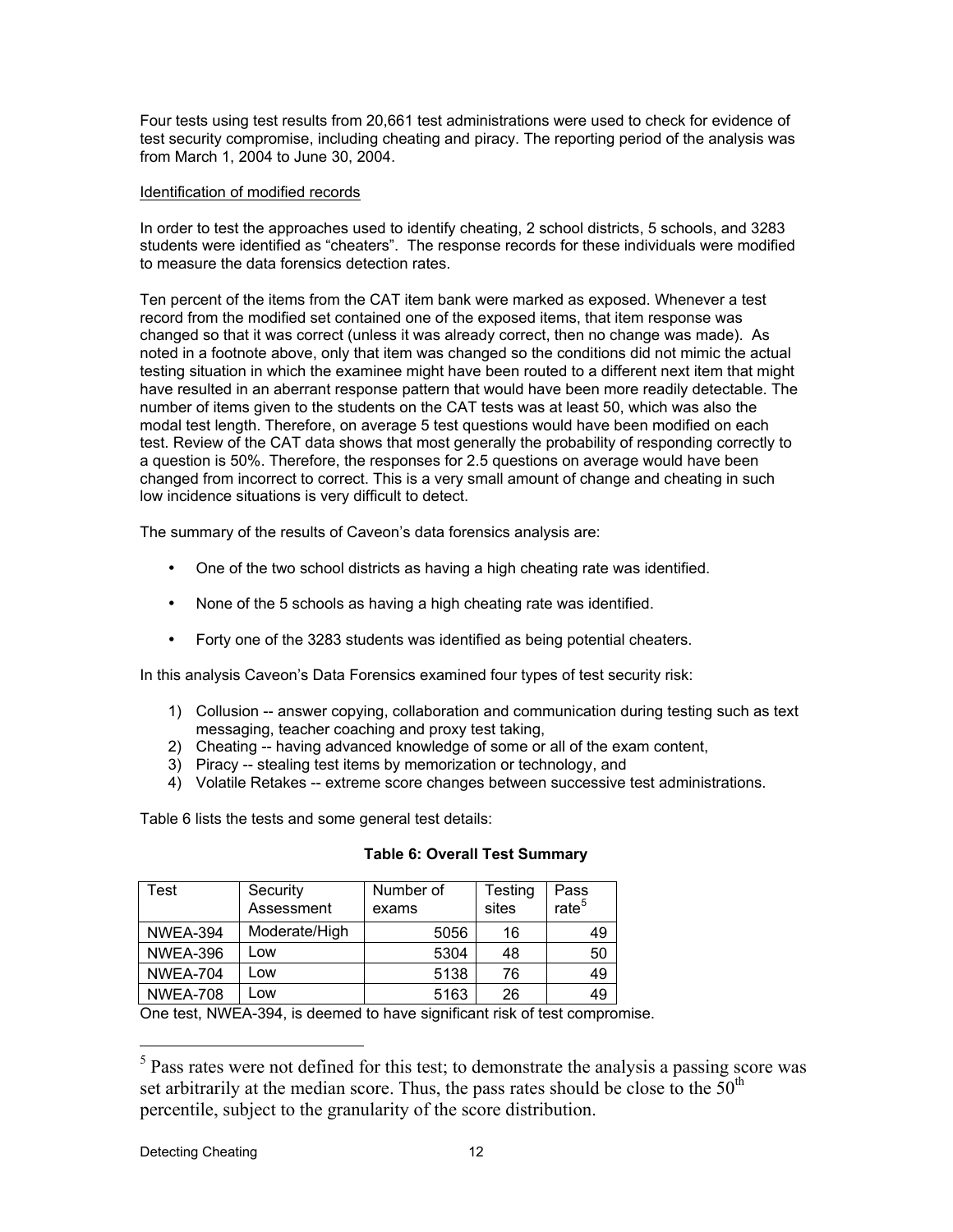One test, NWEA-394, is deemed to have significant risk of test compromise. The reasons for this determination are discussed below.

#### **Security Incidence Overview**

Figure 4 compares the security incidence<sup>6</sup> rates for each of the tests. This figure shows the proportion of tests for which any security incident was identified. A security incident occurs when the scores demonstrate aberrance, collusion, piracy, or volatile retakes.

# **Figure 4: Overall Security Incident Rates**



The proportions are based on tests per 1,000. For example test NWEA-394.v1 has 161 measured incidents in 5056 tests administrations, which is a rate of 32 per 1,000 or 3.2%.

The effect of security incidents on the test pass rate is shown in Figure 5. This figure shows the relationship between the pass rate (a passing score was set artificially for this test at the median, because the test is used for general accountability and there was no passing score set).

 $^6$  An incident is measured and counted when the statistic being compared is extreme. As such, a security incident should not be construed as confirmation of an actual security compromise. It should be interpreted as an event indicating risk to the test's security.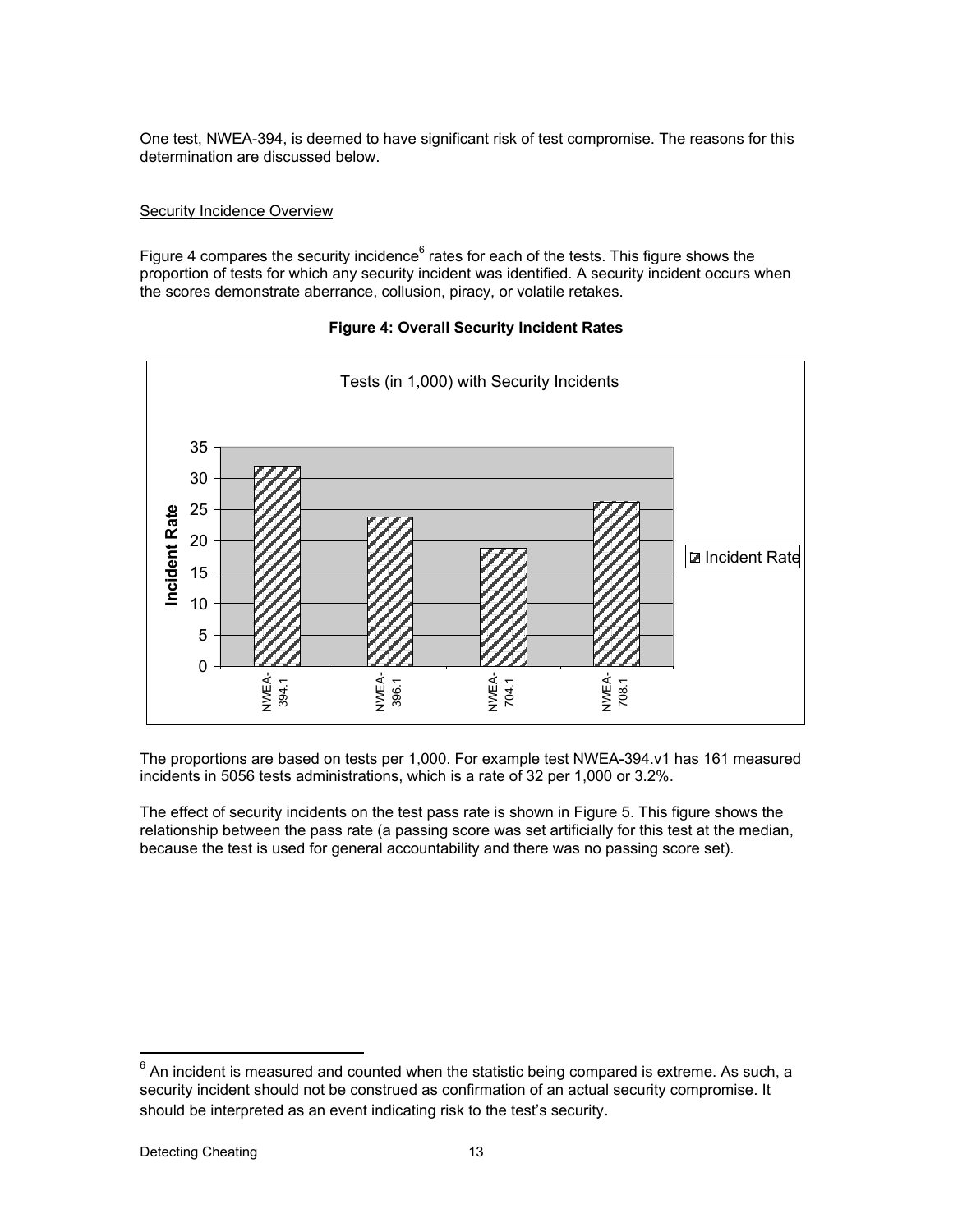

# **Figure 5: Effect of Security Incidents on Pass Rates**

The pass rate varies among the exams when comparing exams with and without security incidents across the different test forms. For example, for test NWEA-394, 46.6% of the exams that had a security incident resulted in a passing score, whereas the pass rate is higher at 49.5% for tests taken without a security incident. Normally, we have seen the opposite effect on pass rates. Having recently reviewed other educational data, two explanations for this effect are offered.

First, when students are not prepared to take the exam, high aberrance may be seen in the lower score range. It is likely that these students are receiving help to raise their scores, but without adequate preparation, the help is insufficient. A simple comparison of pass rates cannot detect this effect.

Second, the passing score selected for the analysis is not likely to be the actual passing score. The passing score for the analysis was set arbitrarily at the median. For some educational tests used for accountability purposes (e.g., NCLB) there may not be passing scores, per se. There may be cut scores associated with different proficiency levels, however, and these scores would be useful for this analysis. The passing threshold (or other classification cut scores) will nearly always be sensitive to the tail of the distribution (either low or high, depending on the targeted passing rate). Depending on the nature of the test compromise, aberrance rates will vary with the test scores. For example, if a group of "over-achieving" students have come together to "ace the test," then aberrance will be seen at the high score levels. If test coaching is concentrated on the students in the middle of the score range then aberrance will be observed at and above the middle of the score distribution. These kinds of behavior that compromise the test may not be directly measured as an effect on the pass rate when the passing score varies or when there are multiple cut scores for multiple classifications.

Figure 6 provides the rates<sup>7</sup> of security incidents per 1,000 tests for the tests. Stacked bars are used to show all the information.

 $<sup>7</sup>$  It is possible to observe more than one security incident on a test, thus the stacked bars in this</sup> chart are not precisely the same height as the bars in the Figure 1.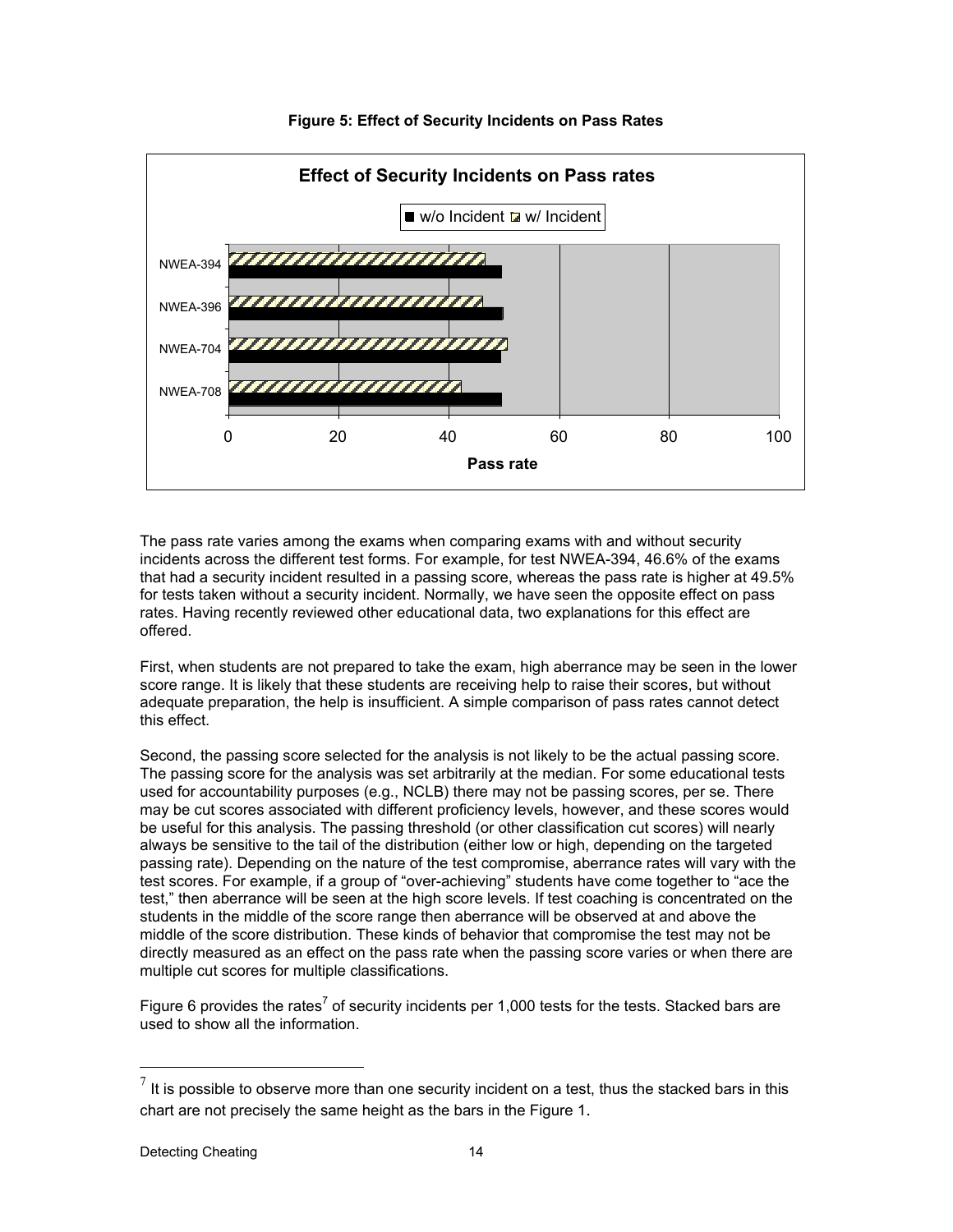

# **Figure 6: Security Incident Rates by Type of Incident**

The comparison of the rates between the tests is illuminating. The greatest observed difference is between tests 394 and 704. The relative proportions between "suspected cheating" and "suspected piracy" for the exams appear to be relatively constant. This is probably a result of the CAT (Computerized Adaptive Testing) format for the exams which will discourage cheating and aberrance.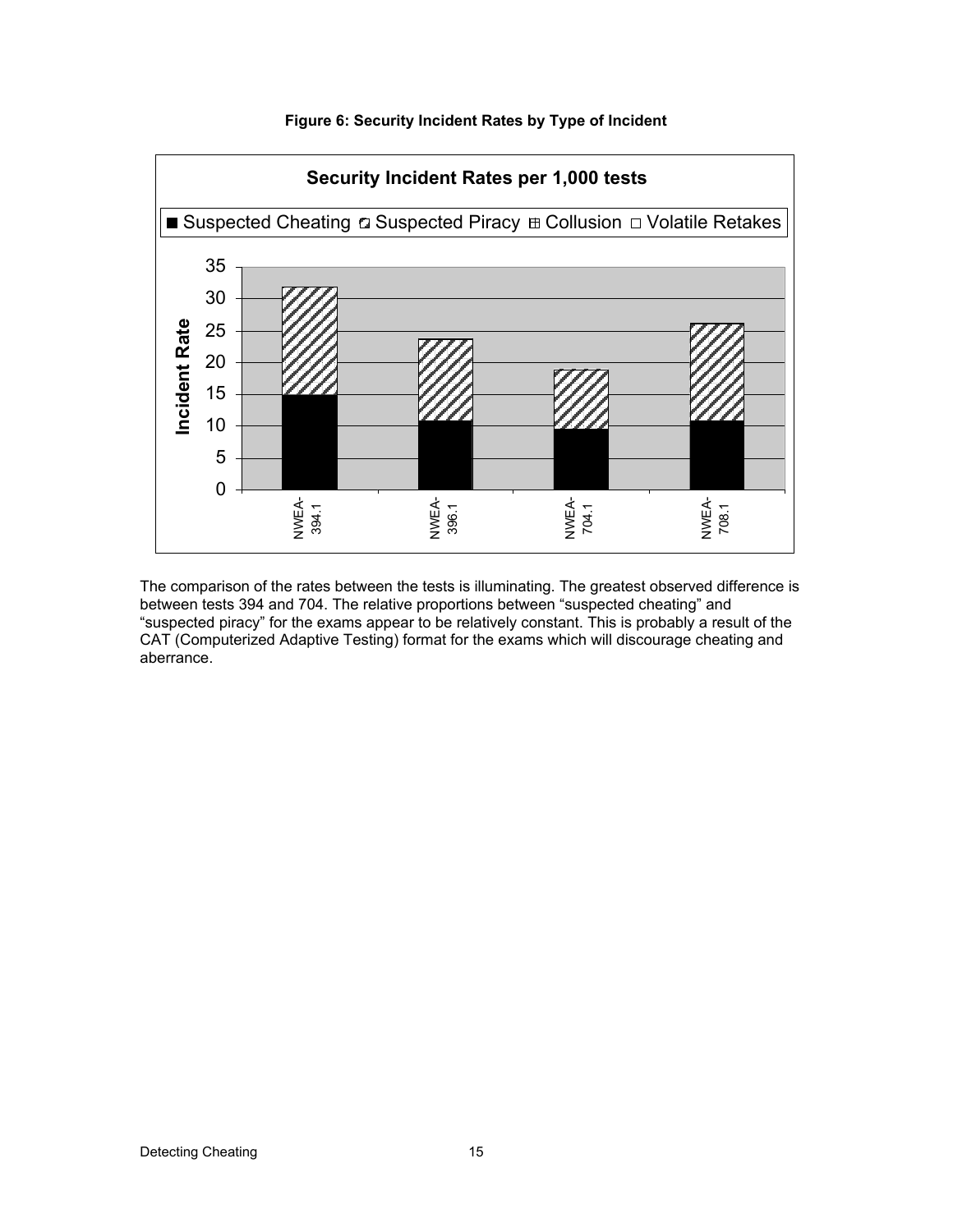Figure 7 presents the breakdown of security incident rates by the districts in the study.



**Figure 7: District Overview of Security Incidents**

As was already noted, the two prevalent types of incidents are suspected cheating and suspected piracy. Two of the districts had relatively high rates of incidents that would raise a flag about the validity of their test results.

A total of 237 students were identified as having odd response patterns or odd latency. Forty-one of these were among the 3283 students with modified response patterns. Thus, slightly over one percent of the total number of examinees was identified as having anomalous results, and about the same percentage of the students with modified response patterns was identified. It is not known at this time if the 41 students identified from the modified data set were among those who had the greatest number of score changes (they would be the lower scoring students who had the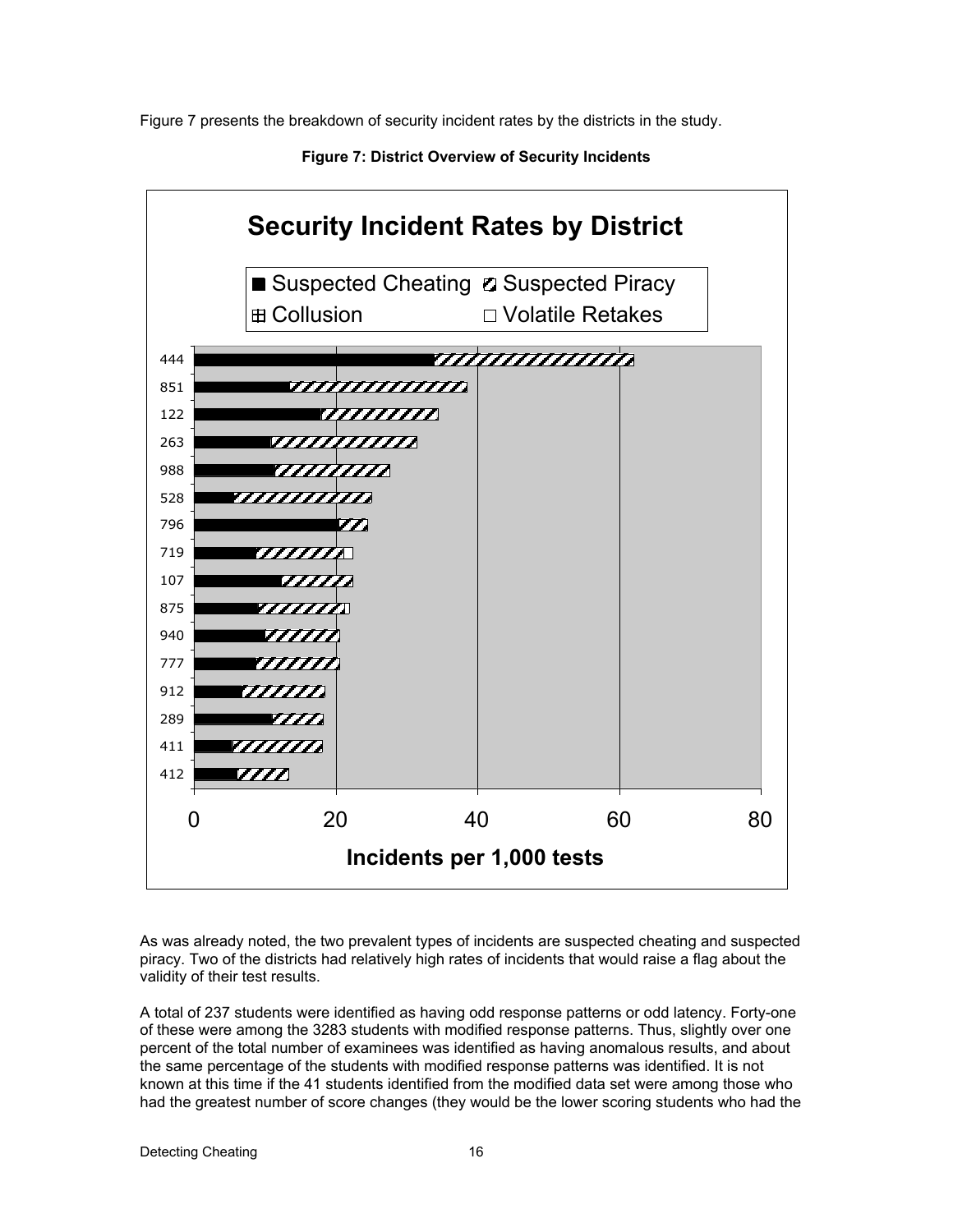most items changed – 12 to 14 items). Some of the students with modified responses had as few as one or two items changed, making it virtually impossible to detect them unless their subsequent test performance would have made the anomalous responses more obvious.

Of the 237 students who were identified as having aberrant response patterns, 150 were high performing students (above the 75th percentile) whose response patterns had not been modified.

#### Discussion

Although it is possible that the statistical procedure was identifying cheating behavior in the data, it was not able to identify the data records that had been modified to reflect students who had inappropriate access to 10% of the item pool. It might be that this manipulation, although seemingly very large, was, in reality, too subtle to be identified. It may also be that the procedures designed to work with fixed-form examinations don't work well with adaptive tests in which few students see the same items. It may also be that detection procedures designed for fixed length, linear exams (either paper and pencil or CBE) do not work well in an educational setting where we expect more variation in performance from one school to another.

The statistics that were used in this analysis are z-scores. These statistics are means of independent random variables and the Central Limit Theorem can be used to assume the statistical distributions are approximately normal. The critical value was chosen so that only 5% of the time would the maximum z-score in the sample of size 20,661 exceed the critical value. This value was set at 4.7. The alpha-level of this value is .000001, or about 1 chance in a million. Even though the test statistic is not normally distributed, the normal approximation is sufficiently close that we can be assured that the alpha-level of the statistic is very small (<.001). The expected number of reported cheaters by chance alone in this study would be less than 10 (10,221 x .001).

Therefore we are left with a puzzle. Is the statistical procedure at fault, or is there a substantial amount of pre-knowledge already present in the unmodified data? Because the relative proportions of the detected cheaters in the known cheating set versus the unmodified data set are nearly identical: 1.25% versus 1.13%, we are left to conclude that the data forensics analysis shows no difference between the modified and unmodified data sets. Given the amount of known modification, we are left to conclude that cheating prevalence in the unmodified data is probably as large as the induced cheating prevalence in the modified data. The slightly lower rate in the modified data set could be due to the fact that items were changed only if they were answered incorrectly and no other responses were changed. In the unmodified data set, if the examinee answered correctly he or she was routed to a different item than if the item was answered incorrectly.

Simulation results indicate that the power of these test statistics is very low when students are armed with only 10% pre-knowledge. At an alpha-level of .001 on a 60-70 item test, the simulation results indicate power or detection rates for Caveon's best statistics are 6%. At an alpha level of .0001 in the same simulation, detection rates are approximately 2%. The simulation was not performed with extremely low alpha levels below .0001. The CAT algorithm, by virtue of adapting the test to the student's ability level, will in general lower the probability of a correct response, making pre-knowledge more difficult to detect than when the probability of a correct response is greater than 50%. This is because cheating detection relies upon finding item responses that are improbable (and usually incorrect). The improbability evidence is stronger when the probability of a correct response is higher.

Given the extremely conservative testing procedure used by the data forensics analysis and the low proportion of pre-knowledge on the exam, the above results are not surprising. Cheating detection is an extremely hard problem. The difficulty is compounded by the requirement that the procedures be conservative in order to minimize false positives.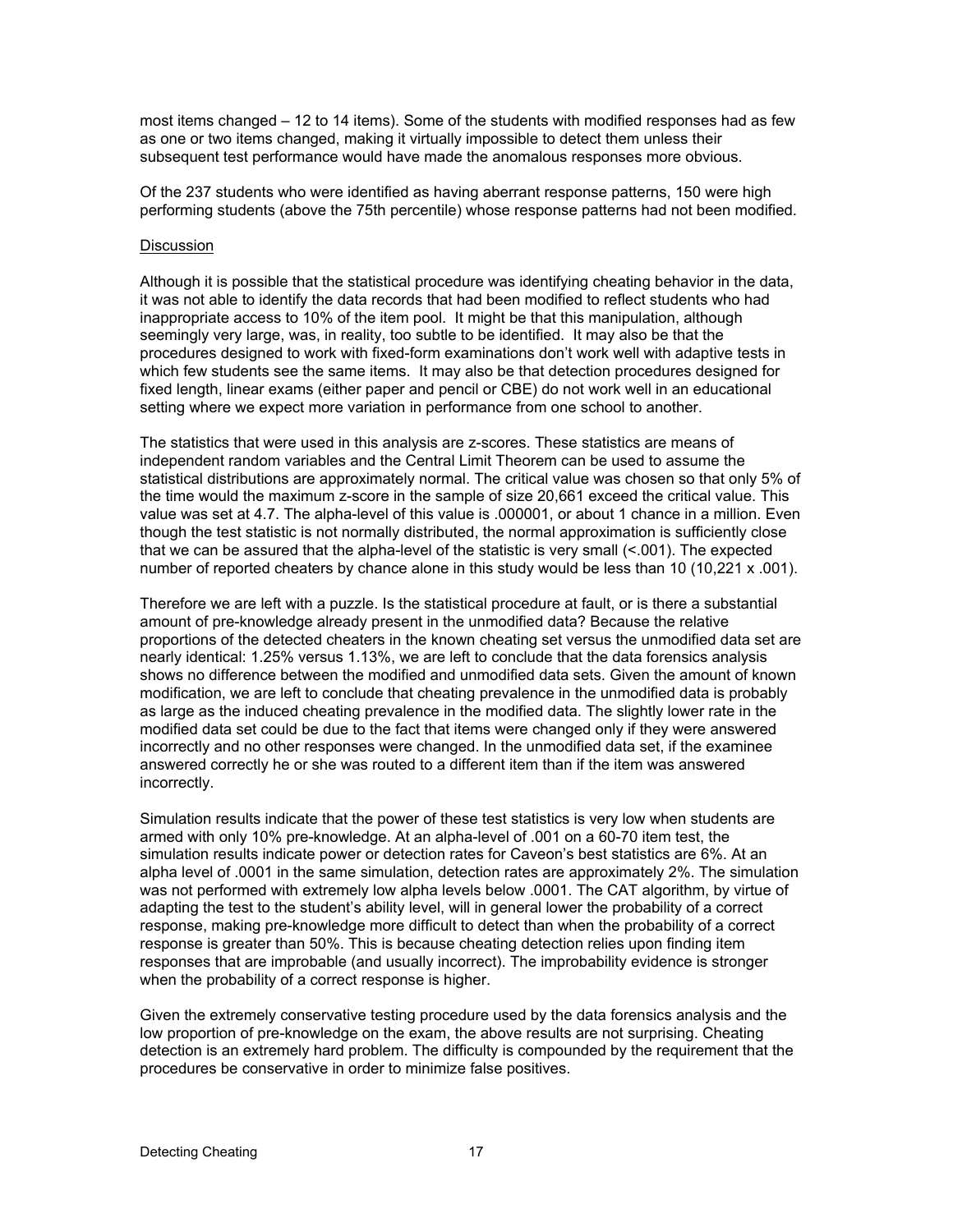## Recommendations

Based on the analysis and results, some recommended actions that NWEA may want to consider are as follows:

General

- Ensure that test proctoring and administration procedures are being followed.<br>• Perform spot audits of the testing. Concentrate efforts in districts that are show
- Perform spot audits of the testing. Concentrate efforts in districts that are showing high incident rates and suspicious security related activity.

Exam 394

- Verify that this exam is functioning as designed and that the observed instability (as seen by a pass rate jump in tandem with high degrees of aberrance) was transitory:
- Monitor aberrance and pass rates for Exam 394 or review data from the exam administered during the 2004-2005 school year to ensure that the test has not been compromised. If it has been compromised revise the exam as schedule and resources allow.

**Teachers** 

- Reduce and deter test "coaching" by teachers.<br>• Coaching appears to be occurring at a relatively
- Coaching appears to be occurring at a relatively low levels, but there are a few locations that indicate test coaching and other forms of inappropriate examinee assistance may be taking place. Reinforce exam administration procedures in training. Also, inform local district personnel of situations that should be monitored.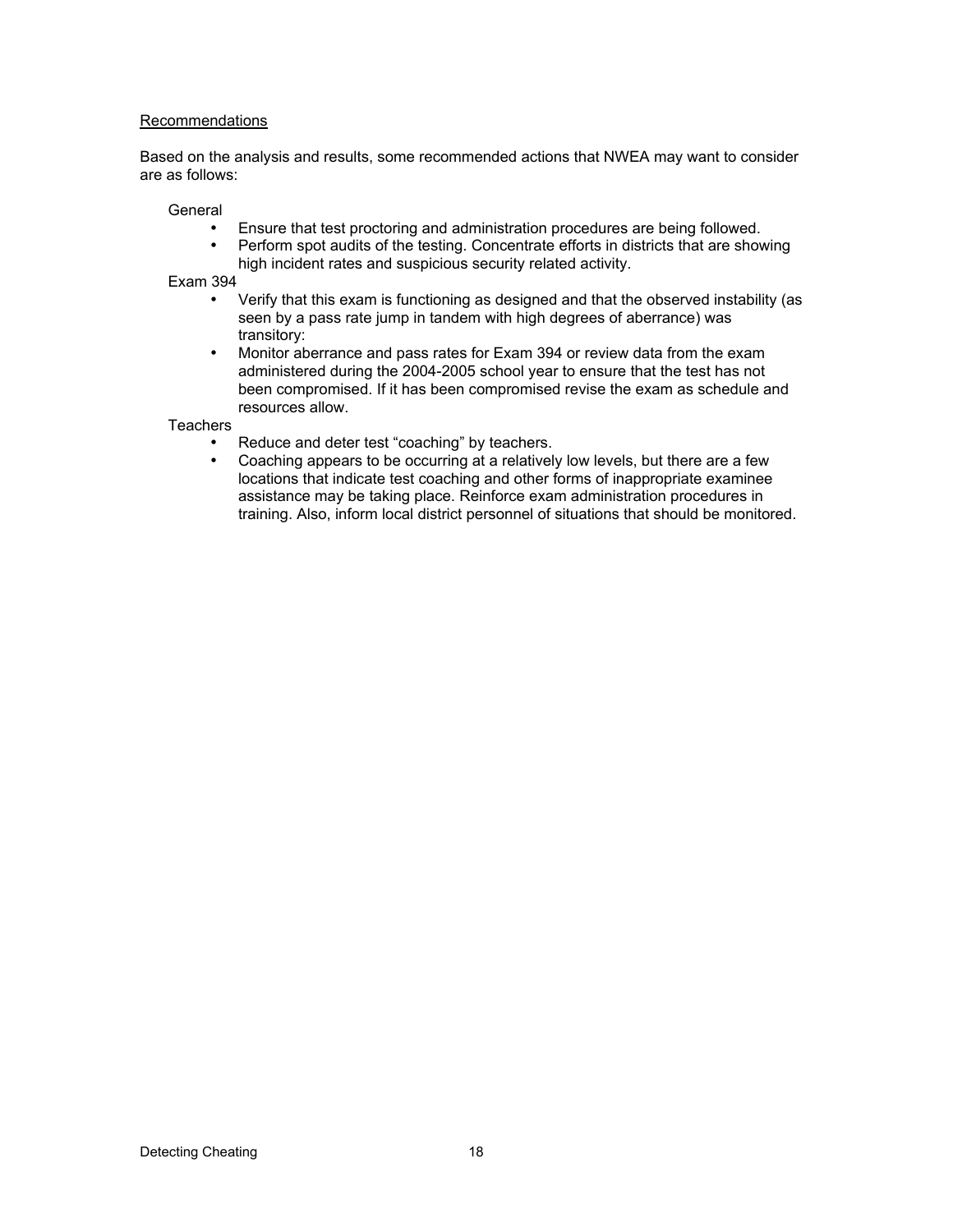#### References

Cizek, G. J. (1999). *Cheating on tests: How to do it, detect it, and prevent it*. Mahwah, NJ: Lawrence Erlbaum Associates.

Cizek, G. J. (2001). An overview of issues concerning cheating on large-scale tests. Paper presented at the annual meeting of the National Council on Measurement in Education, April, 2001, Seattle, Washington.

Cohen, A. S. and Wollack, J. A. (in press). Test administration, scoring and reporting. To be published in Educational Measurement, Edition 4, 2005.

Tim Davey and Michael Nering. (2002) Controlling Item Exposure and Maintaining Item Security. In Computer-Based Testing: Building the Foundation for Future Assessments, Edited by Craig N. Milles, Maria T. Potenza, John J. Fremer, and William C. Ward. Lawrence Erlbaum Associates, Publishers, Mahwah, New Jersey.

Josephson, M. and Mertz, M. (2004). Changing Cheaters: Promoting Integrity and Preventing Academic Dishonesty. Josephson Institute of Ethics, Los Angeles, California.

McCabe, D. L. (2005). CAI Research. Center for Academic Integrity. http://www.academicintegrity.org/cai\_research.asp.

Naglieri, J. A., Drasgow, F., Schmit, M., Handler, L., Prifitera, A., Margolis, A., and Velasquez, R. (2004) Psychological Testing on the Internet: New Problems, Old Issues. *American Psychologist*, April, 2004, Vol 59, No. 3, 150-162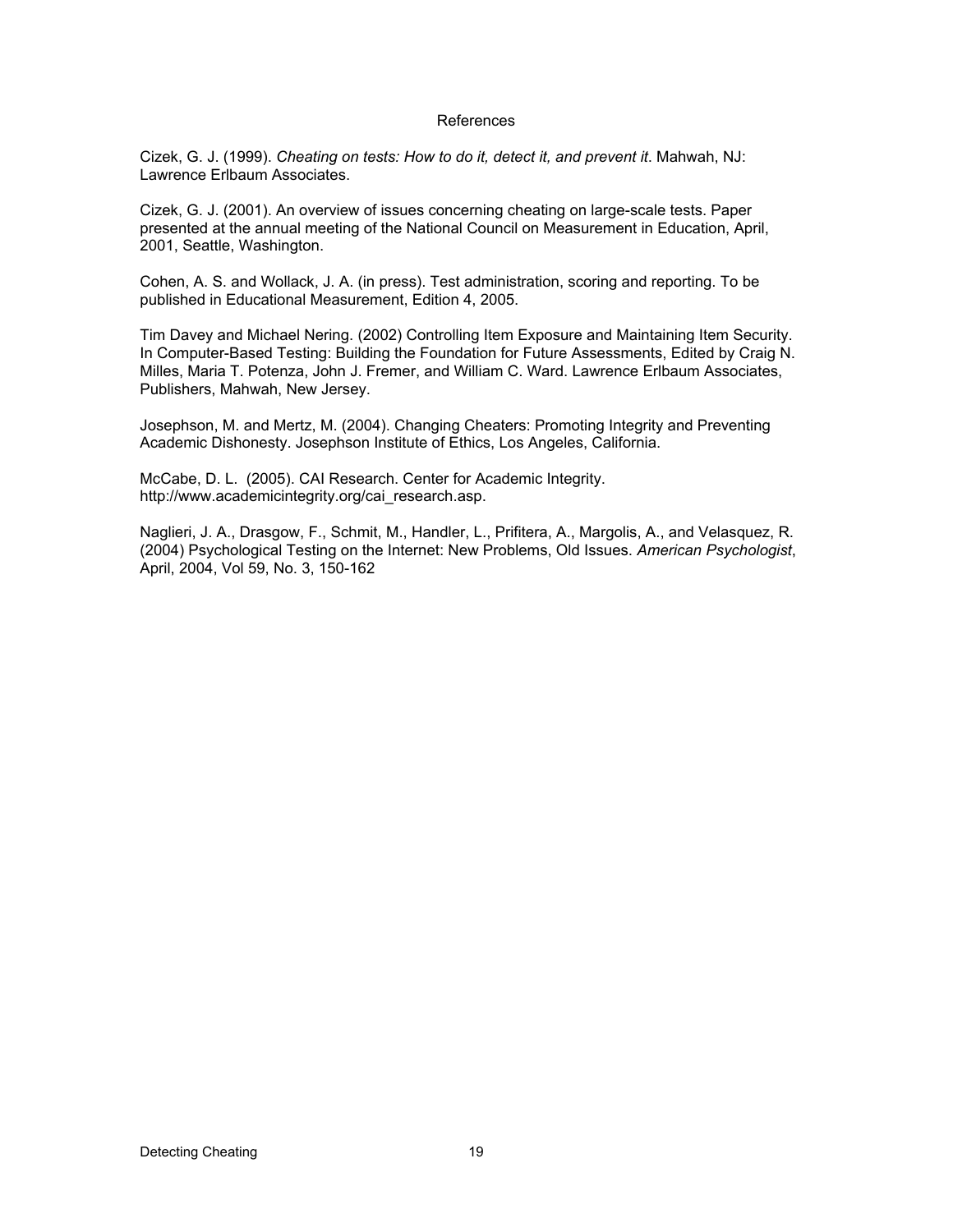# **Appendix A Glossary of Terms**

- **Aberrance Threshold:** The characterization of a test as aberrant hinges on the application of an "aberrance threshold"; a percentile on the aberrance score distribution for all tests above which differences in test-taking behavior (responses and response times) are deemed to be "significant" and indicative of test abuse.
- **Aberrance Rate %:** This is the percentage of administered tests that were counted as aberrant (either the response latency aberrance statistic exceeded the threshold or the response aberrance statistic exceeded its corresponding threshold). An aberrant test exhibits response and response time values which significantly deviate from the test's normative response model. A test is characterized as "aberrant" if its aberrance score exceeds the aberrance threshold.
- **Aberrance Score:** A statistic computed by comparing observed test response and response time patterns with a model of expected response and response time patterns. Deviations from the model (abnormal test response and response times) result in a positive aberrance score.
	- **Alpha:** The Type I error rate that is set for the statistical tests. Because multiple tests are performed (perhaps several thousand), the thresholds must be carefully adjusted to maintain the Type I error rate. Consequently, many results which would normally be reported as significant are not indicated as significant in order to avoid inflation of the Type I error rate.
	- **Cheating Index:** The statistical index that measures the test of significance for the high-score aberrance rate. The null hypothesis is that the high-score aberrance rate is the same as for all other geographical units in the world (excluding the unit being tested). The index is the absolute value of the logarithm (base 10) of the p-value of the test. This allows immediate interpretation of the index in odds language. An upper-tailed test is performed. High index values indicate aberrance rates for high-score tests above and beyond world levels. High values of this index indicate elevated levels of cheating.

**High-Score** The percent of high-score (or passed) toote that are aberrant

| <b>High-Score</b><br><b>Aberrance Rate:</b> | The percent of high-score (or passed) tests that are aberrant.                                                                                                    |
|---------------------------------------------|-------------------------------------------------------------------------------------------------------------------------------------------------------------------|
| <b>High-Score</b><br>Threshold:             | A percentile of the distribution of all test scores above which a test is consider<br>to be a "high-score test."                                                  |
| Latency<br>Aberrance<br>Threshold:          | A threshold normed against the standard normal distribution for counting<br>whether a test is aberrant based upon the item response latency aberrance<br>indices. |
| Low-Score<br><b>Aberrance Rate:</b>         | The percent of low-score (or failed) tests that are aberrant.                                                                                                     |
|                                             |                                                                                                                                                                   |

**Mean Score :** The average test score for all tests. The mean score of all test scores is typically the proportion of test items answered correctly, unless items scores are weighted.